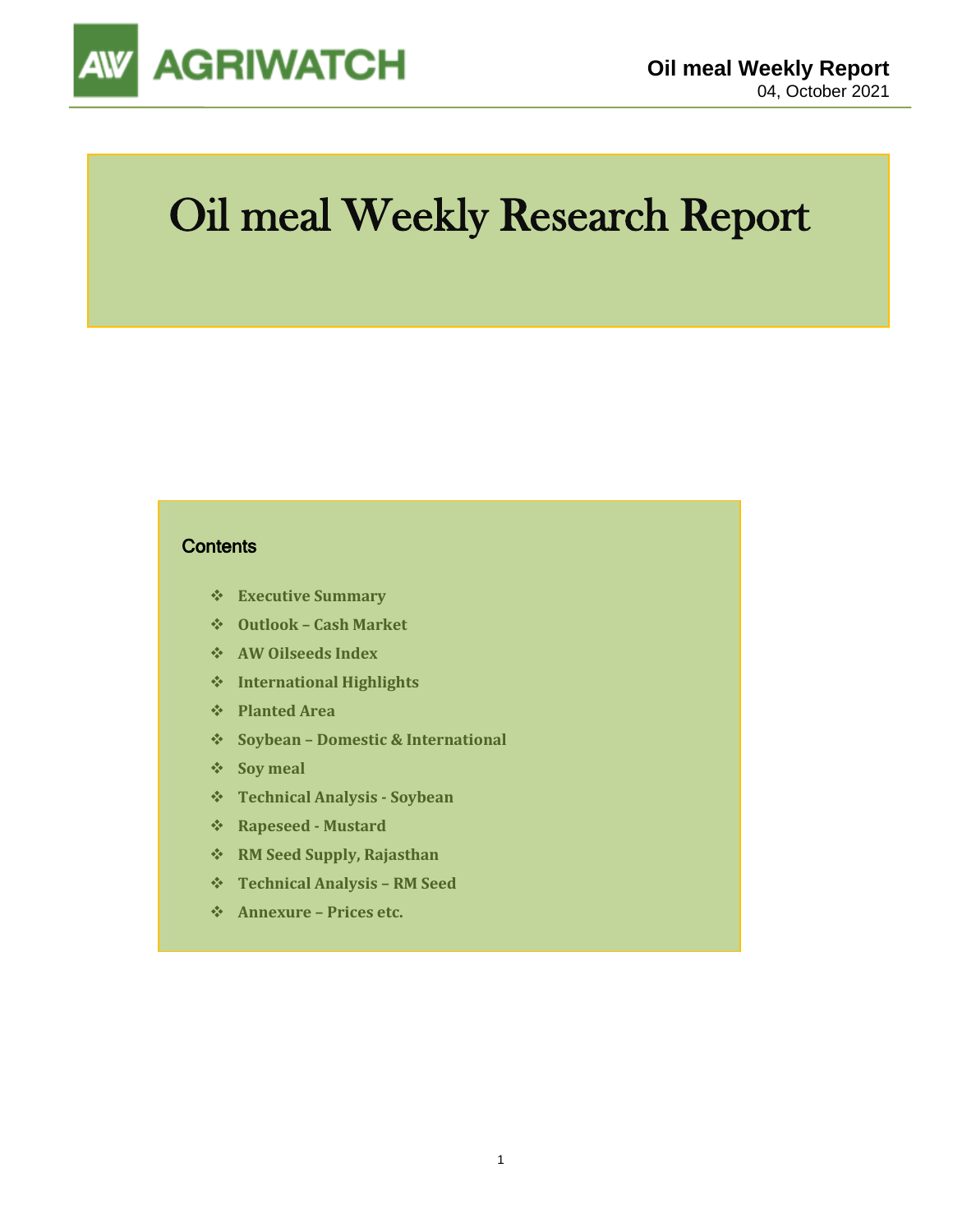## Executive Summary

The weekly average domestic soybean prices traded lower on new crop arrival and weak global cues. Additionally, soymeal prices too went down amid GOI decision to import GM soymeal from five port, dragged by soybean too. However, Mustard remained firm mainly on tight inventory in the country, and bullish global dynamics.

According to IMD, the all India rainfall from 1st June to 15th September stood below normal at -5%. However, rainfall in first fortnight of September remained above normal at +53%.August has been deficient by -24% so far while in July it was -7% less than normal, in june it was +10% above normal.

Heavy rains triggered by hurricane gulab in six states (Odisha, Telangana, Maharashtra, Andhra Pradesh, Chhattisgarh, Gujarat) has severely affected soybean and groundnut crop.

The average weekly soybean plant delivery prices at Indore cash market decreased by 14.25% to Rs. 6,242 a quintal compared to Rs. 7,279 a quintal a week ago

Currently this week, the daily arrivals in Madhya Pradesh is reported around 2 Lakh – 2.5 Lakh bags vs 30,000 - 50,000 000 bags last week, Maharashtra 50,000 - 80,000 bags vs 30,000 - 50,000 bags last week and in Rajasthan 15,000 – 17,00 vs 40,00 - 6,500 bags previous week.

The domestic weekly average soymeal prices at Indore was 26.8% down to Rs 60,857/MT and was quoted between Rs 55,000 – 70,000/MT compared to the weekly average of Rs 77,166 /MT and was traded between the price ranges of Rs 70,000 – 84,000/MT previous week.

Rapeseed Mustard witnessed mild gain by 0.2% to Rs.8,754/Qtl this week as compared to Rs 8,733/Qtl last week and arrival remains tight. In Sri Ganganagar, the weekly average prices of rapeseed oilcake too went down by 0.59% to Rs 3,216/Qtl from previous week at Rs. 3,235/qtl.

According to Solvent extractor association of india, India's Aug'2021 soymeal exports declined by 81% to 10,975 metric tonnes compared to 58,190 metric tonnes in the same period last year. Further, the soymeal shipments too declined by 38% to 155,757 metric tonnes in aggregate, during the months (April-Aug.) of financial year 2020- 21 compared to 249,339 metric tonnes during the corresponding period last year.

Additionally, Export of oilmeals for the month of Aug'2021 provisionally reported at 164,831 tons compared to 171,515 tons in Aug 2020 i.e. down by 4%. The overall export of oilmeals during April – Aug 2021 is reported at 1,091,664 tons compared to 1,013,178 tons i.e. up by 8%.

Further, India's exports for rapeseed meal during April-Aug'2021 was up 11% at 542,630 metric tonnes compared to 487,060 metric tonnes during the same period previous marketing season.

The export of rapeseed meal in Aug'21 is reported at 63,058 metric tonnes against last year 50,580 metric tonnes during the same period i.e. up by 25%, However 14% down as compared to Aug20.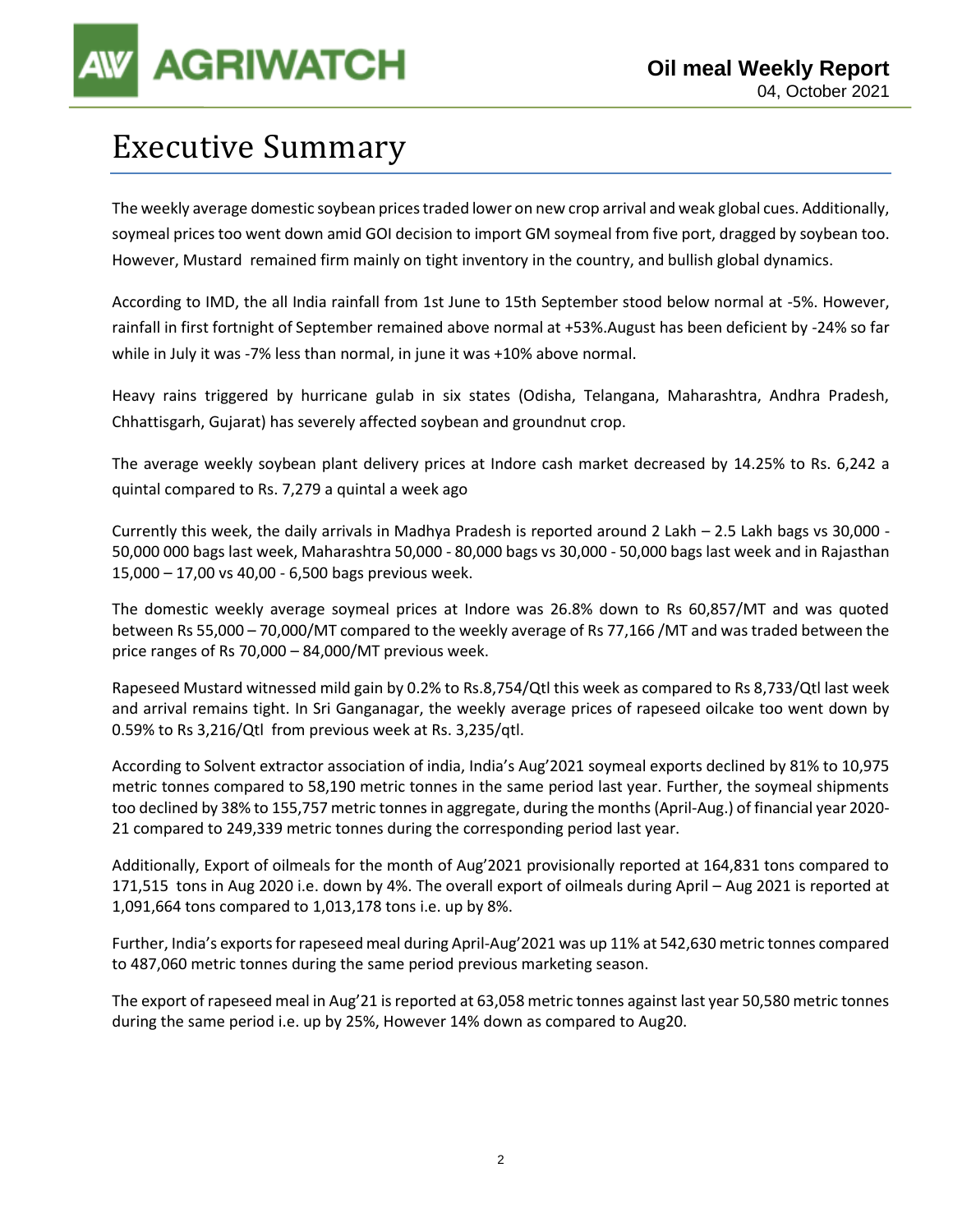

## Outlook – Cash Market

*Outlook - Soybean (Spot, Nagpur): The soybean prices is expected to trade lower with weak bias amid new crop arrival and weak global cues. The prices (Nagpur, Plant basis) are expected to feature range bound movement in the price band of 5,000 – 6,000 level.*

### *Outlook – Soy meal:*

*Soymeal prices are likely to continue correction on weakness in soybean and GM soymeal import. The soy meal prices (Indore) are likely to feature range-bound movement between Rs. 45,000 – 60,000 /MT.*

*Outlook - Rapeseed-Mustard (Spot, Jaipur basis): Rapeseed-mustard is expected to feature firm tone in near term due to low availability in mandis, firm festive demand and bullish global cues. The seed prices are likely to witness the price levels between 8,000 –8,500/Qtl. in shortrun.*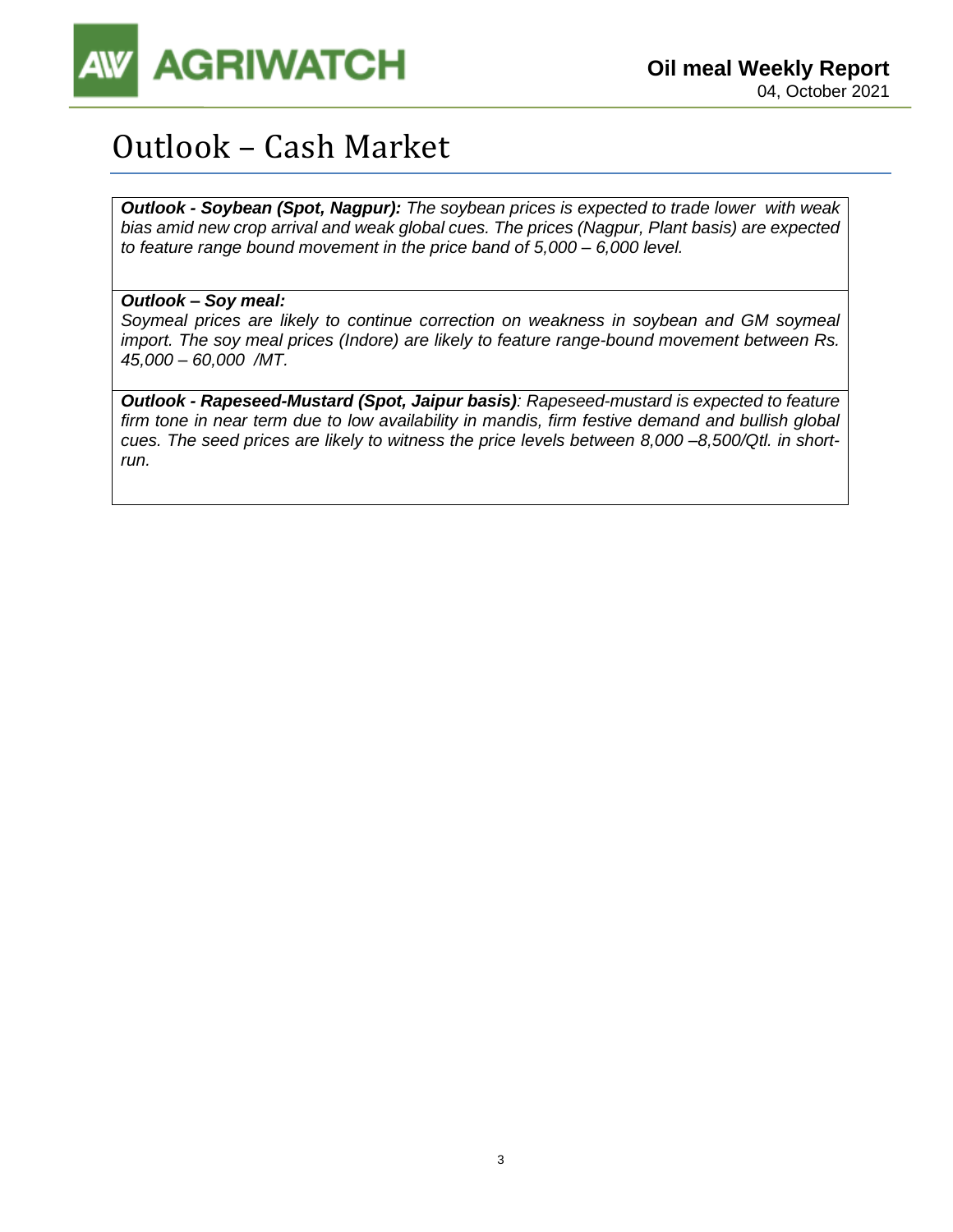## International Highlights

- ❖ CBOT New-crop November soybeans decreased 38.4 cents (3%) to \$ 12.46-1/2 a bushel for the week. January futures too declined by 38.2 cents (2.95%) to \$12.56-1/4 a bushel on new crop arrival and USDA stock report.
- ❖ In 2021/22, Argentina soybean export likely to remain tight due to Reduced supplies on higher biodiesel use. However, soymeal demand in near term remains firm due to good demand from india.
- ❖ US soy futures slide on USDA stock report, according to USDA stock report U.S. Farmers produced more soybeans, hold more stocks, the quarterly grain stocks were pegged at 256 million bushels vs. the avg. trade estimate of 174 million. The 2020-21 soybean production is pegged at 4.21 billion bushels vs. the trade's expectation of 4.13 billion bushels vs USDA's previous estimate of 4.13 billion bushels.
- ❖ According to market sources, china's soybean demand is expected to subdued in the fourth quarter of 2021 amid widespread power outages faced by local crushing plants.
- ❖ Falling Canadian canola production leading to global tight supply and reduced Canadian supply has increased demand for Australian canola.
- ❖ Hurricane Ida in USA had damaged the major grain elevators and led to suspension of operation, now major disruptions has been fixed.
- ❖ Low water level in Parana River is still an issue affecting exports from Argentina and Brazil.
- ❖ As on 15th September'21, According to the data released by NOPA, US crushed increased in Aug'21 by 2.38% to 158.84 million bushels (4.32 MMT) of soybeans in Aug'21 vs last month 155.15 million bushels (4.22 MMT). However, it has declined by 3.79% YoY.
- ❖ In the September'21 report, the USDA has raised US 2021/22 soybean estimates at 119.03 million tonnes compared to previous month 118.08 million tonnes . It has kept the Brazil's 2021/22 soybean production unchanged to 144 million tonnes compared to previous month.
- ❖ Besides, India soybean 2021/22 production estimates kept unchanged to 11.2 million tonnes. while Argentina's soybean estimate kept unchanged to 52 million tonnes from previous month.
- ❖ The global 2021/22 soybean production estimate increased to 384.42 million tonnes vs 383.63 million tonnes in the previous month report by USDA. World 2021/22 soymeal production is estimated slightly down at 258.45 million tonnes vs 258.68 million tonnes in its previous estimate.
- ❖ Brazil's soybean exports stood at 5.79 MMT in Aug'21 vs 5.57 MMT last year same period Additionally, in Sept'21 soybean export estimated at 4.83 MMT vs 3.91 MMT last year same period. – ANEC
- ❖ CONAB has raised Brazil's 2020/21 soybean crop estimate to 135.98 million tonnes in August vs 135.91 million tonnes in July forecast and 124.845 million tonnes in 2019/20. The country's August 2020/21 soybean exports estimates decreased to 83.42 million tons vs 86.69 million tons in July forecast and 83 million tons in 2019/20.
- ❖ Buenos Aires Gain Exchange has estimated the Argentine 2020/21 soybean crop harvest to 43.5 million tonnes vs 49 million tonnes in the 2019/20 season.
- ❖ The Rosario exchange has estimated its Argentina's 2021/22 soy harvest forecast to 49 million tonnes vs previous season's crop to 45 million tonnes.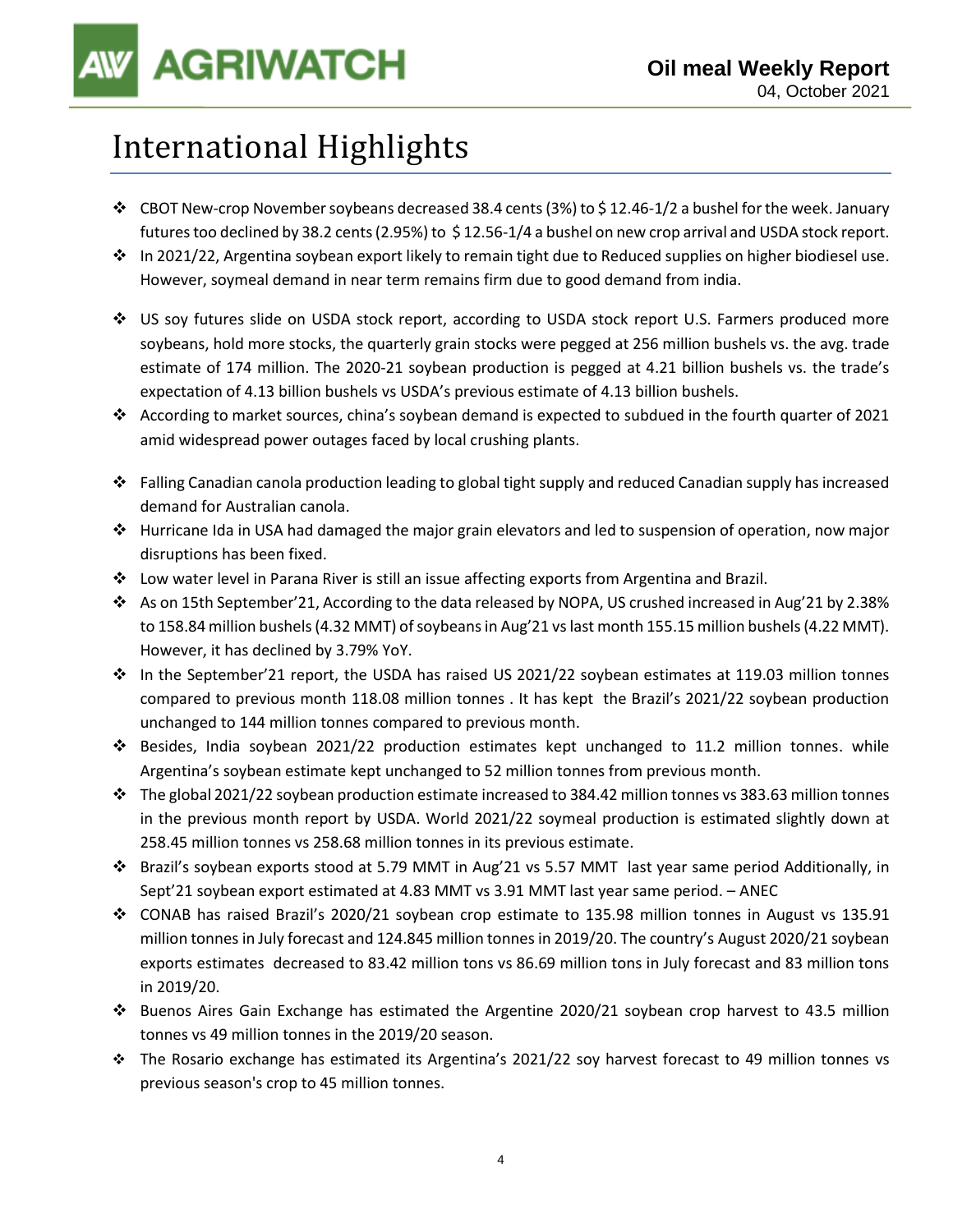- ❖ In the Aug'21 report, the USDA has kept India's 2021/22 rapeseed production estimates unchanged at 8.5 million tonnes compared to previous month. However, Canada rapeseed production estimate for 2021/22 at 14.0 MMT down 2.0 MMT (13%) from last month, 5.5 MMT (28%) from last year, and 31% below the 5 year average.
- ❖ Further, EU Rapeseed production estimates eased to 16.80 million tonnes million tonnes vs 17 MMT last month and for China, the estimates remain unchanged to 14.00 million tonnes.
- ❖ The global 2020/21 rapeseed production estimate decreased to 68.17 million tonnes vs 69.97 million tonnes in the previous month. World 2021/22 rapeseed meal production estimate eased at 39.16 million tonnes vs 39.69 million tonnes in its previous estimate.
- ❖ Stats Canada has estimated Canada canola production at 12.8 MMT about 2 MMT less than Aug21 estimates.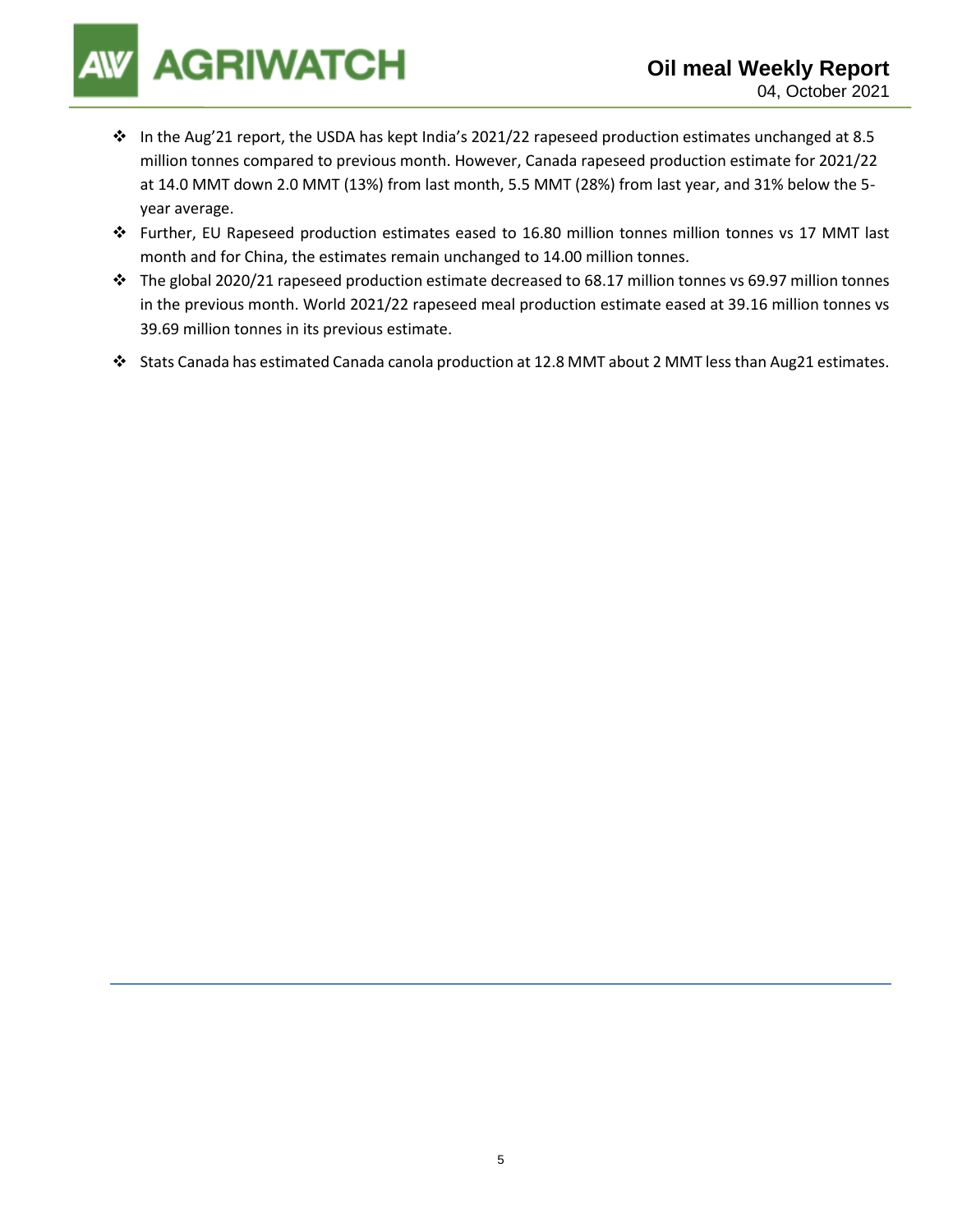

## Soybean

Weakness continued in soybean prices on new crop arrival amid weak global cues. Soybean prices are likely to trade range bound with weak bias.

Heavy rains triggered by hurricane gulab in Maharashtra, Andhra Pradesh and Gujarat has severely affected soybean crop.

In Madhya Pradesh soybean standing crop is affected by excess rainfall in September in Guna, Ashoknagar, Vidisha, Sagar, Damoh, Rajgarh, and Bhopal districts. It is estimated that yield may decline by 10-12% compared to five year average. The state has received 31% above average rainfall during September, but rainfall in several districts have seen much higher aberrations in rainfall.

In Maharashtra soybean standing crop is affected by excess rainfall triggered by cyclone Gulab in Nagpur, Yavatamal and Wardha districts. It is estimated that yield may decline by 9-10% compared to past five year average. According to IMD, Maharashtra has received 95% above average rainfall in September.

In Rajasthan yield is expected to decline by 8-10% compared to past five year average due to excess rainfall. According to IMD, the state has received 175% above average rainfall in September.

GOI has asked state governments for disclosure of edible oils/oil seed stock by millers, refiners, whole seller traders etc. and weekly monitoring of prices for transparency.

As on 17th September'21, Soybean sowing is up by 0.47% as compared to last year. Total area covered is 121.77 lakh ha against 121.20 lakh ha last year same period. in Madhya Pradesh soybean sowing is down by 5%, in Maharastra sowing is up by 6%.

As on 5th September, SOPA reported 15.46% area in very good condition, 22.97% area in good condition, 42.20% area in normal condition and 12.83% area in poor condition. Additionally, crop in Maharashtra and Madhya Pradesh is in grain filling stage.

SOPA has pegged the soyabean acreage at 115.5 lakh hectare, while the government estimates stood at 121.59 lakh hectare.

The average weekly soybean plant delivery prices at Indore cash market decreased by 14.25% to Rs. 6,242 a quintal compared to Rs. 7,279 a quintal a week ago.

Currently this week, the daily arrivals in Madhya Pradesh is reported around 2 Lakh – 2.5 Lakh bags vs 30,000 - 50,000 000 bags last week, Maharashtra 50,000 - 80,000 bags vs 30,000 - 50,000 bags last week and in Rajasthan 15,000 – 17,00 vs 40,00 - 6,500 bags previous week.

Agriwatch has estimated its India's 2021/22 soybean output estimate to 10.81 million tonnes, vs 10.45million tonnes in 2020/21. USDA has pegged it at 11.2 million tonnes.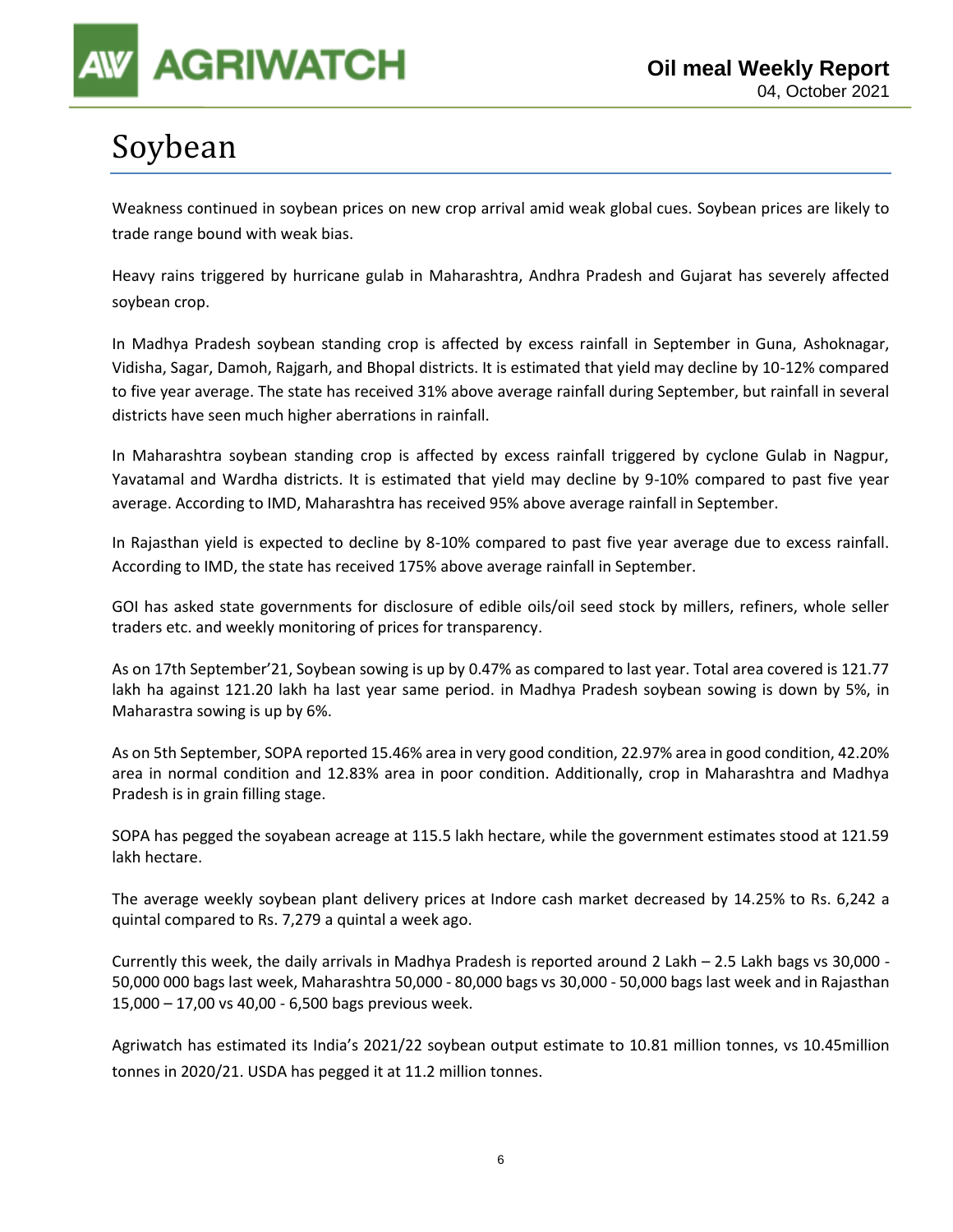Soy oil import scenario – According to SEA, Soy oil imports fell 53.81 percent in Aug y-o-y to 1.82 lakh tons from 3.94 lakh tons in Aug 2020. For the current oil year 2020-21 (Nov 2020 -October 2021), soy oil for period of Nov.20- Jul'21 saw fall in imports to 22.30 lakh tons compared to 23.95 lakh tons in corresponding period last oil year, low by 6.89 percent compared to corresponding period last oil year

The major buyers are as follows: Agrawal, Neemuch, Shanti Overseas, Living Food, Goyal Protein, Bansal-Bhopal, Vippy-Dewas, ABIS, Sneha, Ruchi Soya, Shalimar Katol, Vippy Dewas, Dhanuka Neemuch, Avi Agri Ujjain, M.S. Neemuch, RH Seoni, Prakash, Kriti Dewas, Mahakali, Prestige Dewas, Itarsi Oil, Sanwaria Itarsi, MS Solvex Neemuch, MS Soya Pachore, during the week.

**Outlook:** Domestic soybean prices are likely to trade lower on weak bias amid new crop arrival and weak global cues in near term.

### **International:**

CBOT New-crop November soybeans decreased 38.4 cents (3%) to \$ 12.46-1/2 a bushel for the week. January futures too declined by 38.2 cents (2.95%) to \$12.56-1/4 a bushel on new crop arrival and USDA stock report.

In 2021/22, Argentina soybean export likely to remain tight due to Reduced supplies on higher biodiesel use.

Low water level in Parana River is still an issue affecting exports from Argentina and Brazil.

According to UDSA, as on 26th Sept, 16% US soybean has been harvested vs 18% last year and 13% five-year average.

As of 26th sept, USDA has estimated 58% of soybean is in good to excellent condition vs 64% last year.

As on 21st September, USDA reported 26% of soybean production is within an area experiencing drought.

According to USDA September21 report, China's total soybean imports estimate in 2020-21 up by 1MMT to 98 MMT and the upcoming season soy import stood at 101 MMT.

In the September'21 report, the USDA has raised US 2021/22 soybean estimates at 119.03 million tonnes compared to previous month 118.08 million tonnes . It has kept the Brazil's 2021/22 soybean production unchanged to 144 million tonnes compared to previous month.

Besides, India soybean 2021/22 production estimates kept unchanged to 11.2 million tonnes. while Argentina's soybean estimate kept unchanged to 52 million tonnes from previous month.

Brazil's soybean exports is estimated to reach to 5.79 MMT in Aug'21 vs 5.57 MMT last year same period Additionally, in Sept'21 soybean export estimated at 4.83 MMT vs 3.91 MMT last year same period. – ANEC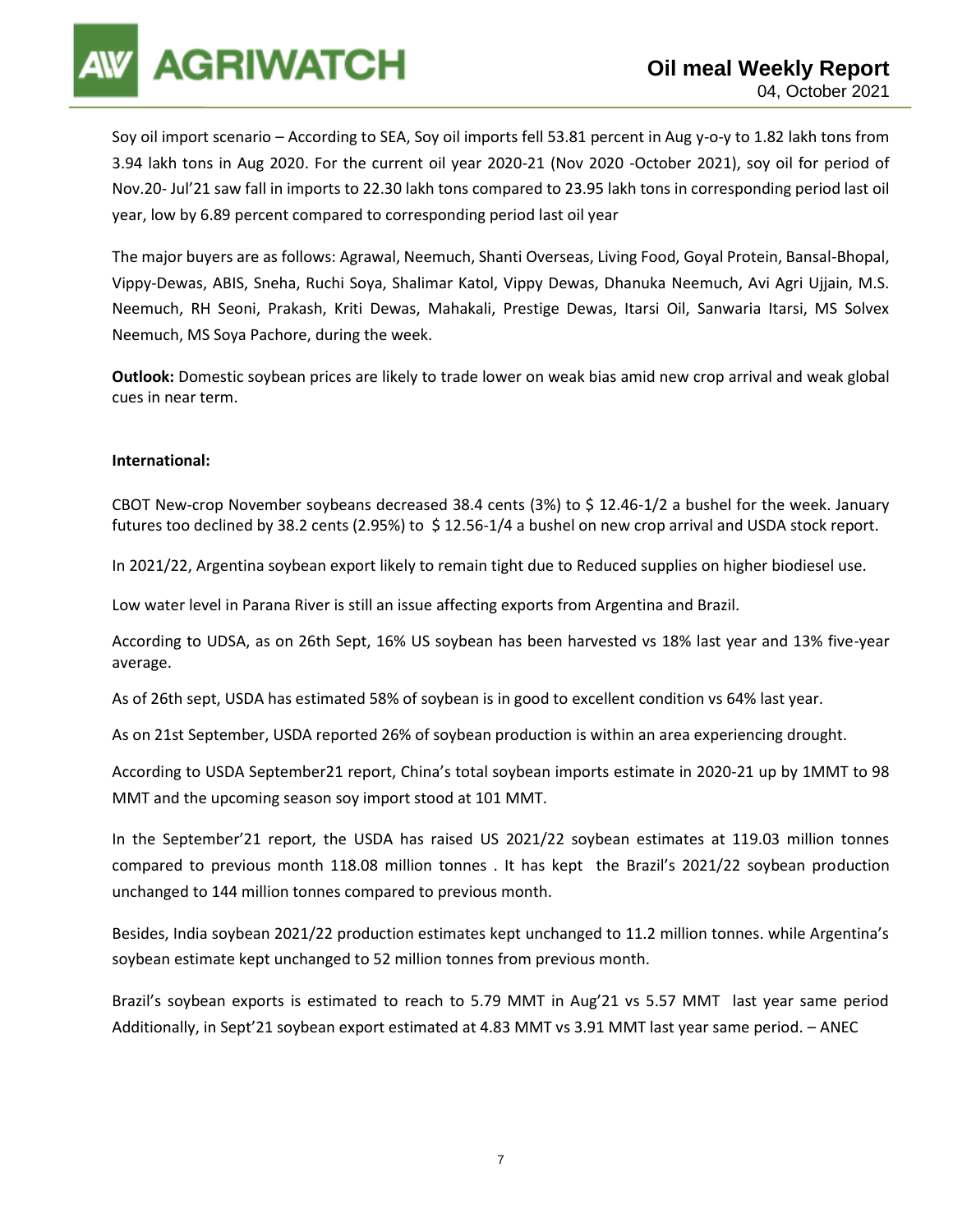

CONAB has raised Brazil's 2020/21 soybean crop estimate to 135.98 million tonnes in August vs 135.91 million tonnes in July forecast and 124.845 million tonnes in 2019/20. The country's August 2020/21 soybean exports estimates decreased to 83.42 million tons vs 86.69 million tons in July forecast and 83 million tons in 2019/20.

Buenos Aires Gain Exchange has estimated the Argentine 2020/21 soybean crop harvest to 43.5 million tonnes vs 49 million tonnes in the 2019/20 season.

The Rosario exchange has estimated its Argentina's 2021/22 soy harvest forecast to 49 million tonnes vs previous season's crop to 45 million tonnes.

The international soybean prices are expected to feature range bound movement with weak bias on improved weather condition, good crop condition and ida hurricane in US. However it may get underpinned from strong Chinese soybean demand in near term.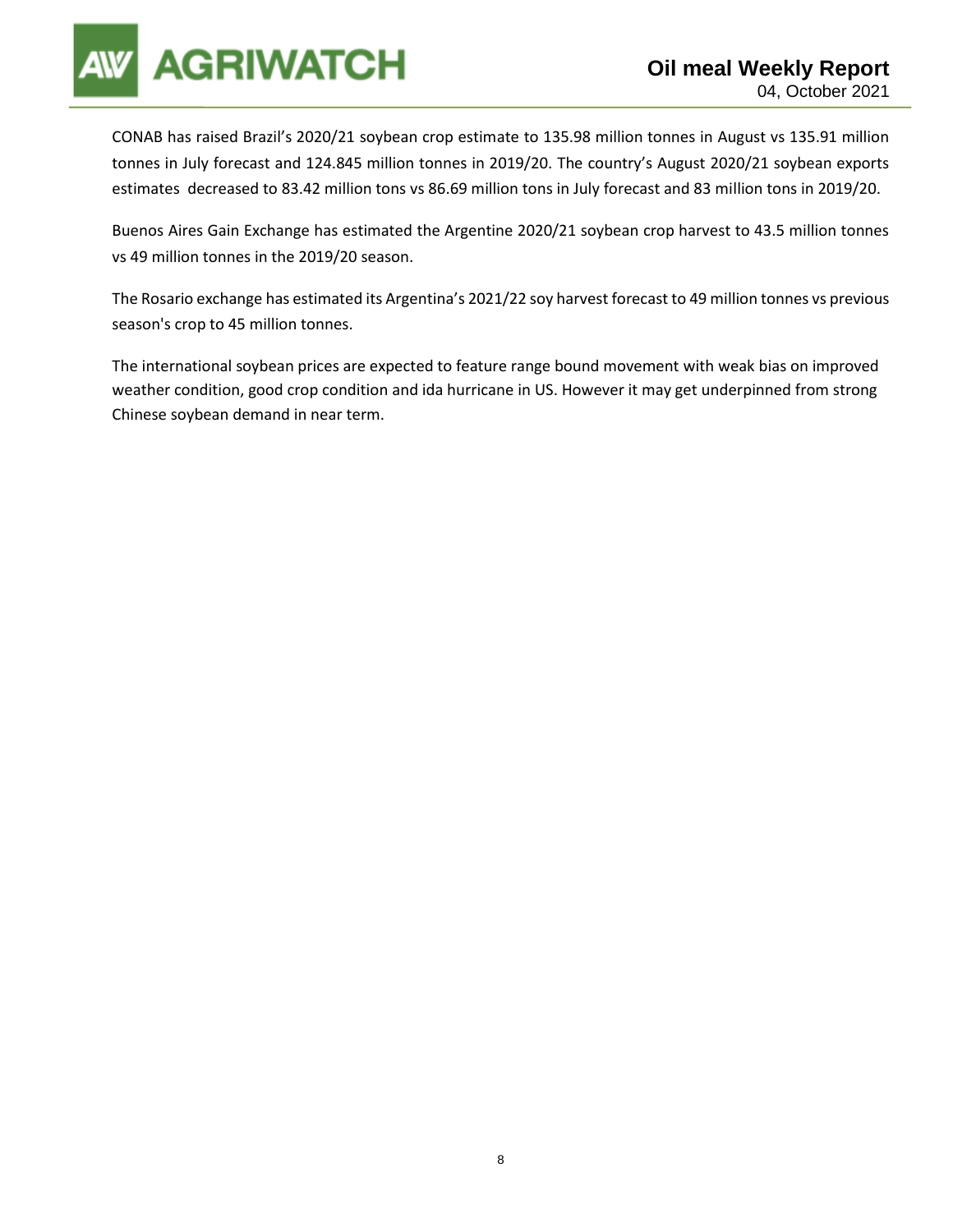## Soymeal

The domestic weekly average soymeal price went down as compared to previous week on weakness in soybean price. Additionally, GOI decision to allow to import GM soymeal via five ports till 31<sup>st</sup> oct'21 too dragged soymeal price. Arrival of new crop putting more pressure on soymeal price in near term.

In addition to existing two ports Nhava sheva and and LCS petrapole, GOI has allowed to import GM soymeal via three additional port - Mumbai sea port, Tuticorin sea port and Visakhapatnam sea port.

GOI has extended the GM soymeal import date to 31st January,2022, previously it was 31st Oct21.

India's 2020-21 soymeal export likely to remain weak, as india is now totally outpriced in world market Indian soymeal. Export is expected to remain below 17 lakh metric tons. The high price of soybean meal has hit not only the export of soymeal but also the poultry farmers mainly small farmers and finding very difficult to survive in this difficult time.

According to USDA, US Aug'21 monthly average soymeal export price eased by \$3 to \$422/ton as compared to last month. Brazil Aug'21 monthly average soymeal export price eased by \$8 at \$418/ton as compared to previous month. Argentina Aug'21 monthly average soymeal export price too eased by \$3 at \$393/ton as compared to previous month. India's August soymeal export price surged to over \$1100/ton due to short supply, However, prices has declined drastically in last few trading session.

According to USDA September report, world 2021/22 soymeal production is estimated higher at 258.45 million tonnes vs 249.75 million tonnes against last year record.

According to Solvent extractor association of india, India's Aug'2021 soymeal exports declined by 81% to 10,975 metric tonnes compared to 58,190 metric tonnes in the same period last year. Further, the soymeal shipments too declined by 38% to 155,757 metric tonnes in aggregate, during the months (April-Aug.) of financial year 2020- 21 compared to 249,339 metric tonnes during the corresponding period last year.

Additionally, Export of oilmeals for the month of Aug'2021 provisionally reported at 164,831 tons compared to 171,515 tons in Aug 2020 i.e. down by 4%. The overall export of oilmeals during April – Aug 2021 is reported at 1,091,664 tons compared to 1,013,178 tons i.e. up by 8%.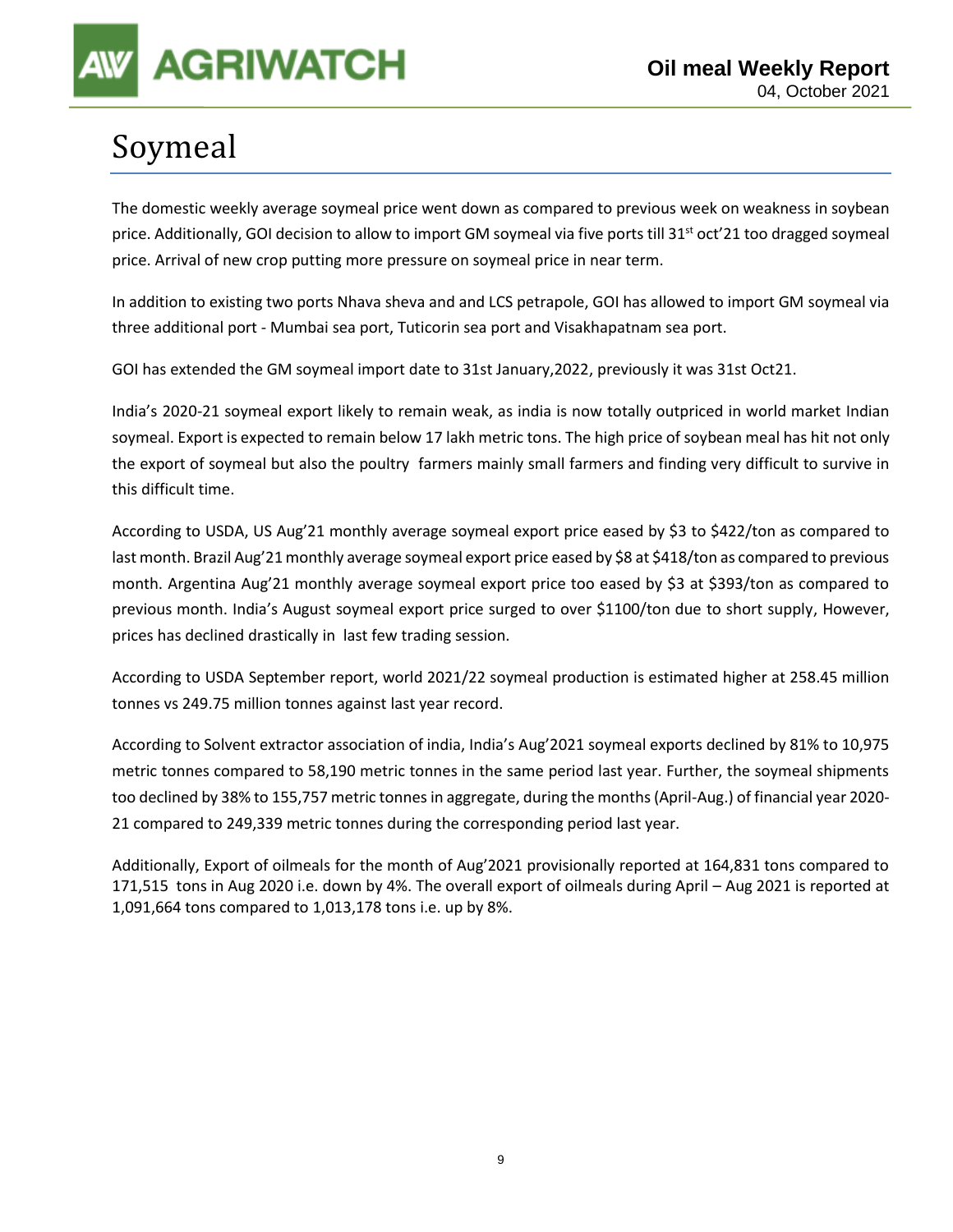The domestic weekly average soymeal prices at Indore was 26.8% down to Rs 60,857/MT and was quoted between Rs 55,000 – 70,000/MT compared to the weekly average of Rs 77,166 /MT and was traded between the price ranges of Rs 70,000 – 84,000/MT previous week.

Weekly average prices at various centers also closed lower side compared to last week prices. At Latur, the weekly average soymeal prices declined by 6.6% to Rs. 70,857 /MT compared to Rs. 75,500 /MT a week ago, in Nanded it was quoted 18.6% down at Rs. 70,666/MT compared to Rs. 83,833/MT a week ago. In Kota the meal prices down by 19.9% to Rs. 71,587/MT compared to Rs. 85,833/MT previous week.

**Outlook:** Soybean meal prices are expected to continue correction from higher level on weakness in soybean and and GM soymeal import.

### **Previous updates:**

CBOT New-crop November soybeans fell 2.4 cents (0.19%) to \$ 12.84-1/2 a bushel for the week. January futures too declined to 1.6 cents (0.14%) to at \$12.93-1/4 a bushel on conducive weather condition in Midwest US.

In the Aug'21 report, the USDA has raised US 2021/22 soybean estimates at 118.08 million tonnes compared to previous month 119.88 million tonnes . It has kept the Brazil's 2021/22 soybean production unchanged to 144 million tonnes compared to previous month.

Besides, India soybean 2021/22 production estimates kept unchanged to 11.2 million tonnes. while Argentina's soybean estimate kept unchanged to 52 million tonnes from previous month.

The global 2021/22 soybean production estimate decreased to 383.63 million tonnes vs 385.22 million tonnes in the previous month report by USDA. World 2021/22 soymeal production is estimated slightly down at 258.68 million tonnes vs 260.62 million tonnes in its previous estimate.

The Brazilian state run agricultural agency, CONAB Brazil's July 2020/21 soybean crop estimate increased at 135.92 million tonnes vs 135.86 million tonnes in June'21 forecast and 124.845 million tonnes in 2019/20 in its recent report.

According to the data released by NOPA, US crushed 155.10 million bushels of soybeans in July'21. The soybean processing was up from 152.4 million bushels in June and 172.8 million bushels in July 2020.

Export of oilmeals for the month of July 2021 provisionally reported at 191,188 tons compared to 262,275 tons in July 2020 i.e. down by 27%. The overall export of oilmeals during April – July 2021 is reported at 926,833 tons compared to 841,663 tons i.e. up by 10%.

Export of oilmeals for the month of July 2021 provisionally reported at 191,188 tons compared to 262,275 tons in July 2020 i.e. down by 27%. The overall export of oilmeals during April – July 2021 is reported at 926,833 tons compared to 841,663 tons i.e. up by 10%.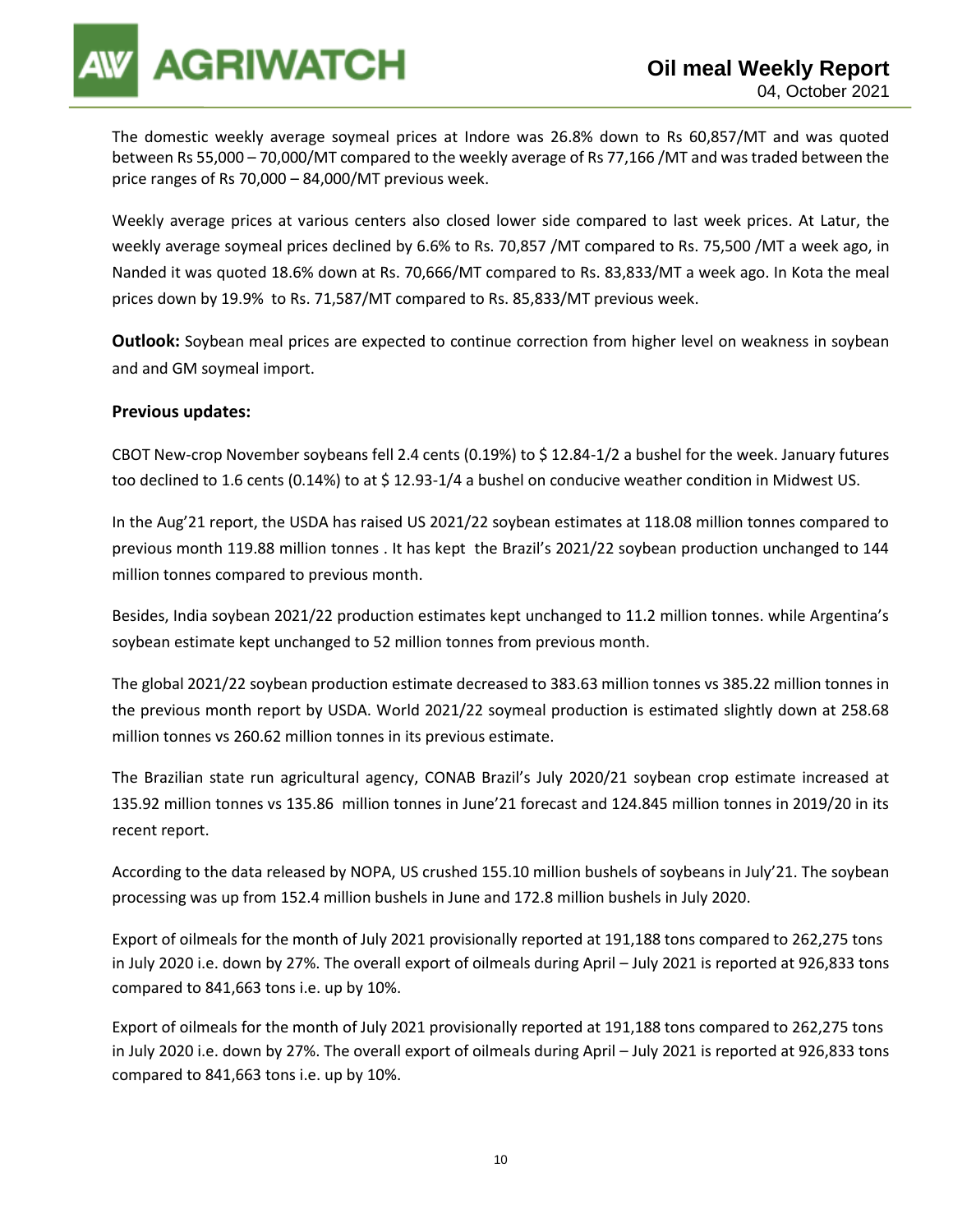

### **Technical Analysis:**

### *NCDEX Soybean Futures – October Contract Soybean Spot, Nagpur*





### **Support & Resistance NCDEX Soybean – October contract**

| $\sim$<br>∾. | __<br>$\sim$ | ___ |  |
|--------------|--------------|-----|--|
|              |              |     |  |

- ➢ Soybean posted loss on sellers pressure.
- ➢ Prices closed below 9-day and 18-day EMA indicating weak tone in near term.
- $\triangleright$  RSI remained down indicating weak buying strength.
- $\triangleright$  The prices are expected to feature loss in the coming week.
- ➢ Trade Recommendation (NCDEX Soybean Oct) Week: sell Levels: Above 5800 T1 –5600 ; T2- 5400, SL 5900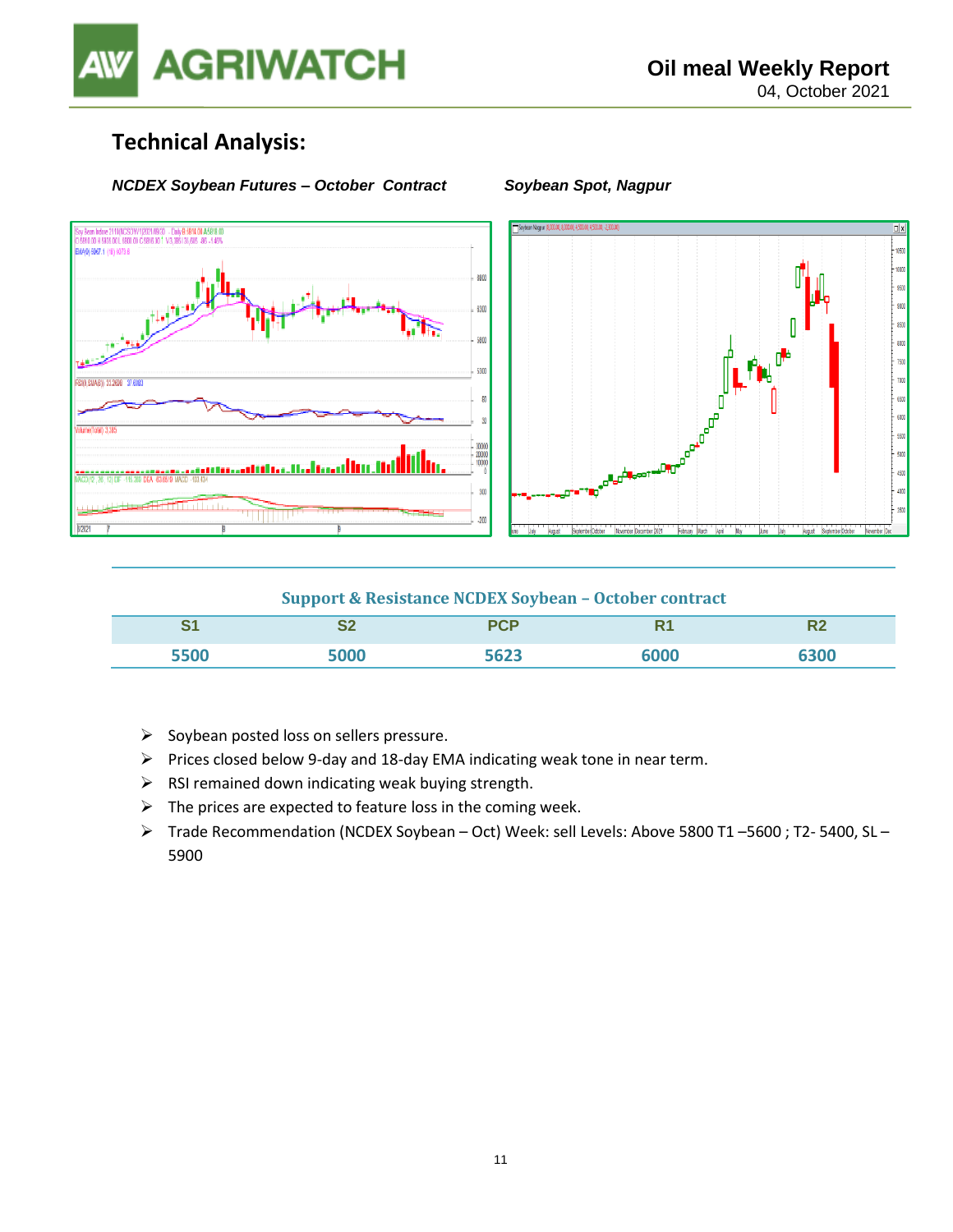## Rapeseed - Mustard Seed

This week Rapeseed-mustard seed prices witnessed mild gain. However it is likely to remain elevated on tight supply in the country and bullish global cues.

There is significant demand for RM seed oil especially from the states of North India like Bihar, Uttar Pradesh and West Bengal and likely to rise significantly during the winter season, during the festival and pickle making season.

Mustard prices likely to underpinned by, firm demand, declining stock and arrival, strength in oilseed complex, and strength in CME canola futures due to lower production due to prolonged heatwave in Canada.

It is estimated that approximately 75-80% of the current mustard crop has been crushed, while 20-25% of the crushing is yet to be done.

Rapeseed Mustard witnessed mild gain by 0.2% to Rs.8,754/Qtl this week as compared to Rs 8,733/Qtl last week and arrival remains tight. In Sri Ganganagar, the weekly average prices of rapeseed oilcake too went down by 0.59% to Rs 3,216/Qtl from previous week at Rs. 3,235/qtl.

This week all india mustard arrival witnessed mild gains to 10.45 lakh as compared to previous week at 11.80 lakh bags.

AW has revised India's 2021/22 rapeseed-mustard production up to 8.54 million tonnes from 8.0 million tonnes estimated in its previous forecast and it is up 18% from 7.21 million tonnes estimated last season. The Government estimation of mustard crop is high at 10.4 MT. The COOIT has estimated mustard production at 8.90 MT.

India's exports for rapeseed meal during April-Aug'2021 was up 11% at 542,630 metric tonnes compared to 487,060 metric tonnes during the same period previous marketing season. The export of rapeseed meal in Aug'21 is reported at 63,058 metric tonnes against last year 50,580 metric tonnes during the same period i.e. up by 25%, However 14% down as compared to Aug20.

Improved rapeseed-oilcake shipments to the traditional destinations will continue to lend support to the oilcake prices at higher levels. South Korea, Vietnam, Thailand, Bangladesh and few other south-east Asian countries were the major buyers of mustard meal of Indian origin.

According to Solvent Extractor Association of India, Rapeseed (canola) oil import stood at 12,437 lakh tons imports in Aug compared to 20,801 lakh tons in last year for same period.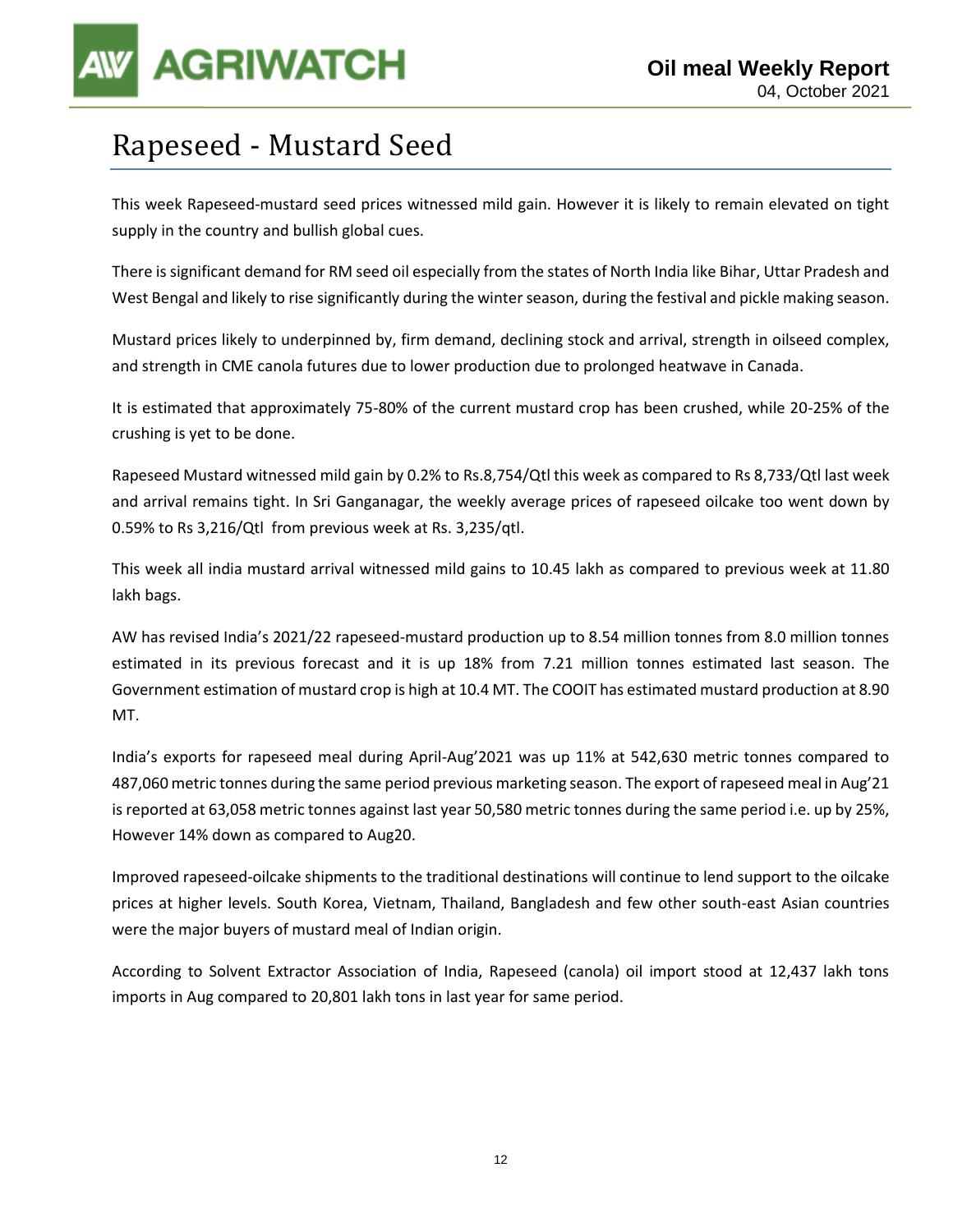### **International**

Canada canola production is down by 31% as compared to five-year average, yield down by 32%. However, area stood 1% up as compared to five-year average. Canola importers may switch to other countries such as Ukraine, Australia, for substitutes amid lower production. There will be very little canola left for export in Canada.

Stats Canada has estimated Canada 2021/22 Canola crop at 12.8 MMT.

As of July 29, Ukrainian farmers had completed the harvest on 568,500 ha, 56.5% of the expected area, and gathered 1.48 million MT of rapeseed. The Ukrainian export potential of rapeseeds this season, according to USDA expectations, will increase to 2.7 million MT, which is 10.7% higher than the 2020/21 season, but below the record of 3 million MT in the 2019/20 season.

In the September'21 report, the USDA has kept India's 2021/22 rapeseed production estimates unchanged at 8.5 million tonnes compared to previous month. However, Canada's rapeseed production estimates eased to 14 million tonnes as compared to 16 million tonnes last month. Canadian canola production is lowered because as early-season drought conditions impact yields and offset an increase to area. Further, EU production estimates eased to 16.8 million tonnes vs 17 MMT last month and for China, the estimates remain unchanged to 14.00 million tonnes. The global 2020/21 rapeseed production estimate decreased to 68.17 million tonnes vs 74.14 million tonnes in the previous month. World 2021/22 rapeseed meal production estimate eased at 39.16 million tonnes vs 41.29 million tonnes in its previous estimate.

----------------------------------------------------------------------------------------------------------------------------------------------------

### **Previous Updates**

India's exports for rapeseed meal during April-July 2021 was up 10% at 479,572 metric tonnes compared to 436,480 metric tonnes during the same period previous marketing season.

The export of rapeseed meal in July'21 is reported at 94,765 metric tonnes against last year 148,170 metric tonnes during the same period i.e. lower by 36%, However 14% down as compared to June21.

India imported 1033.06 tons rapeseed (Canola) oil in Apr 2021 v/s 506.00 tons imports in Apr 2020. While, for the period of April2020-March2021 imports rose to 42,720.05 tons compared to 54,426.39 tons in last oil year.

The Solvent Extractors' Association (SEA) of India has urged the government to include rational provision in ASEAN agreement to restrict or regulate the imposition of export duty by the palm oil exporting countries. SEA feels that this will ensure a level-playing field for both the countries that export and import palm oil.

To support their local industry, that country has kept export duty and levy low on finished goods such as RBD palmolein.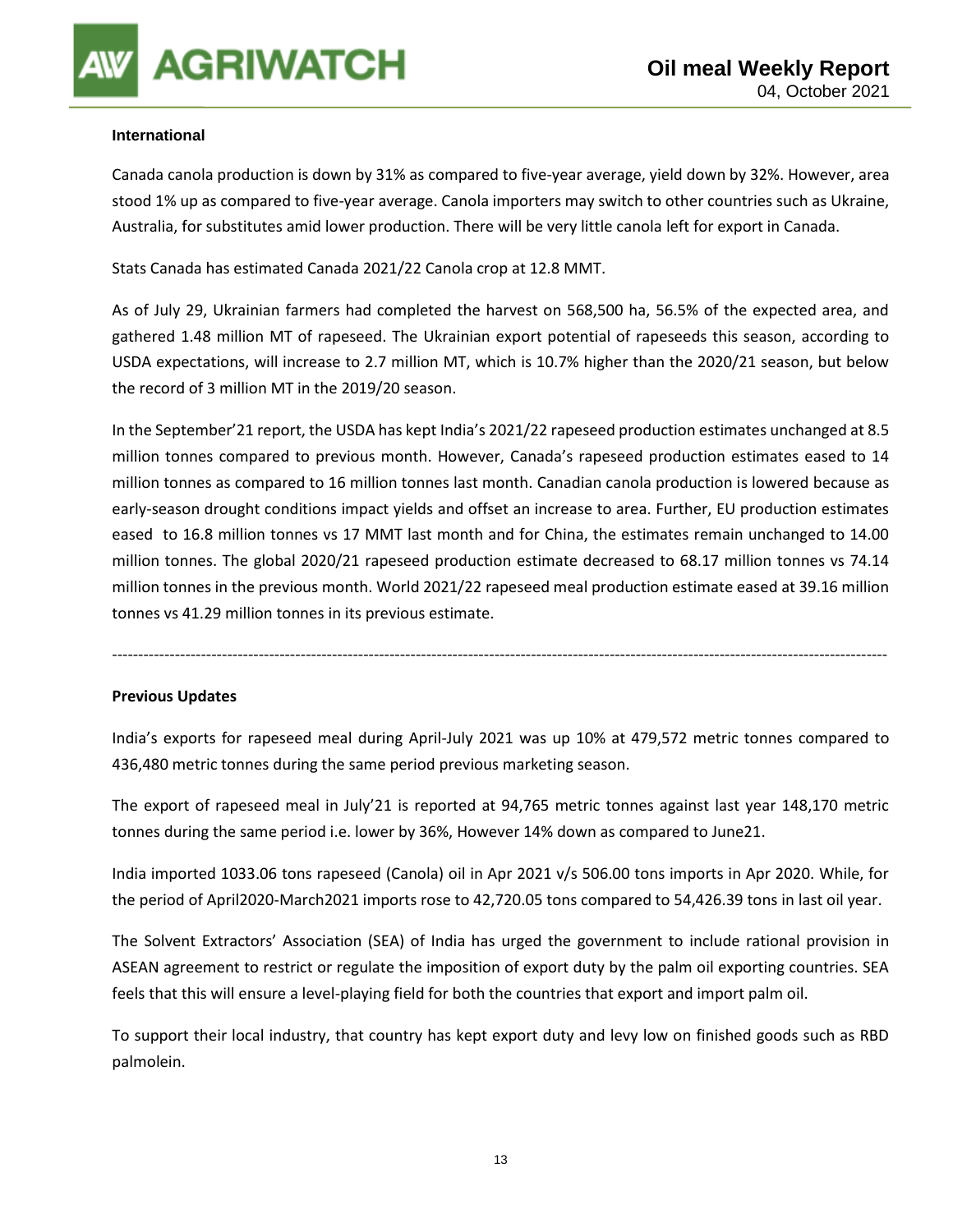

Higher palm oil imports by India has always hit the domestic mustard oil demand and the rapeseed-mustard crush margins.

The Food Safety and Standards Authority of India (FSSAI) has ordered prohibiting blending of mustard oil.

Director, Indian Council of Agricultural Research – Directorate of Rapeseed Mustard Research, expects productivity of the rapeseed-mustard to improve in 2020-21 from last year's level of 1.42-1.48 tonnes per ha, on adequate soil moisture and better package of practices.

The MSP for rapeseed-mustard has been increased in line with the recommendations of Swaminathan Commission to Rs. 4,650 per quintal for marketing season 2021-22 from Rs. 4,425 per quintal in 2020-21 an increase of Rs. 225 a quintal.

**Outlook:** RM Seed is expected to remain elevated above Rs 8,000/Qtl as market has gained due to short supply and good mustard oil demand, additionally strength in other oilseed complex and global market too underpinning RM seed price.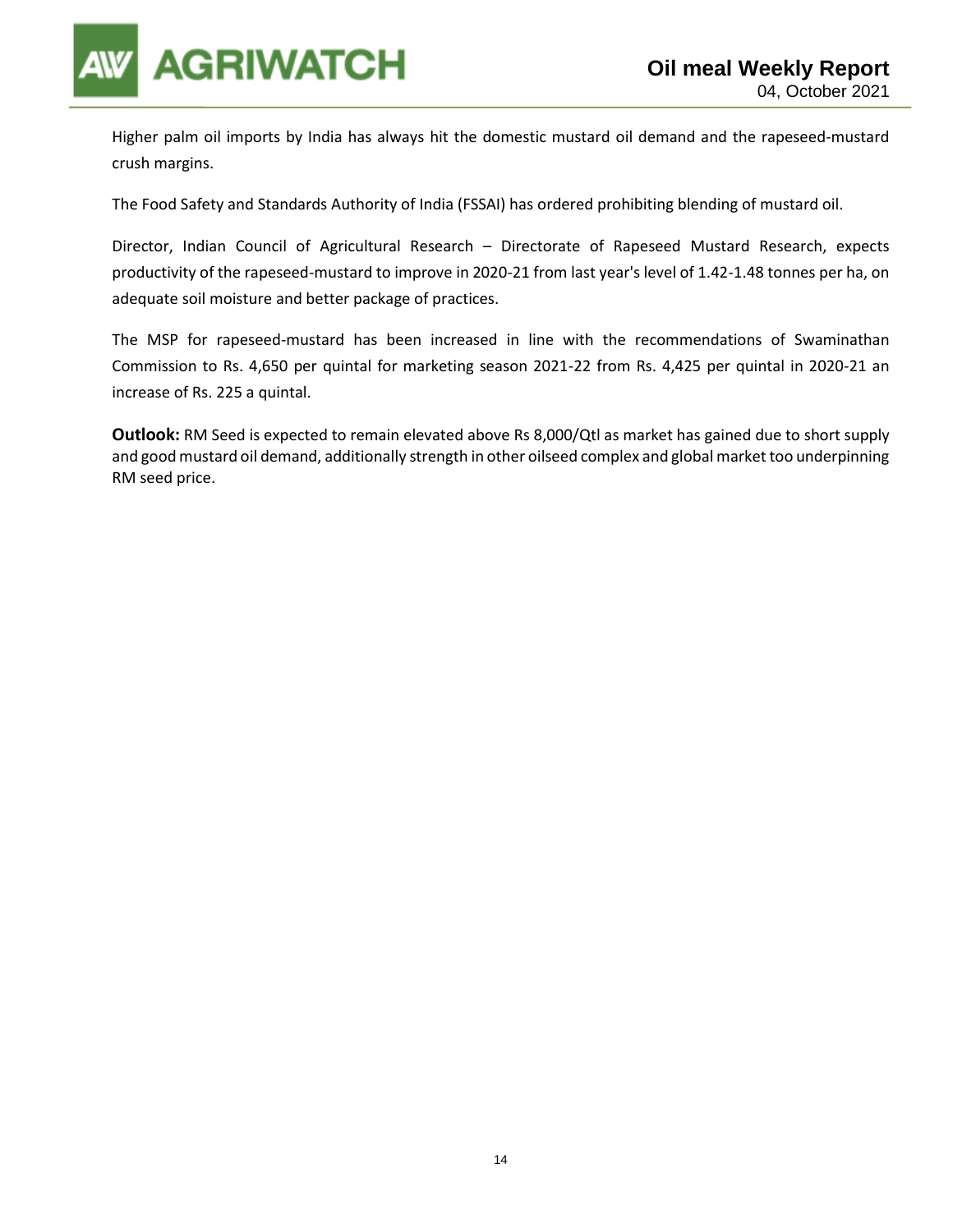

### *Technical Analysis:*



**\*Note: Daily Chart**

| <b>Support &amp; Resistance NCDEX RM Seed - October contract</b> |      |            |      |      |  |
|------------------------------------------------------------------|------|------------|------|------|--|
|                                                                  |      | <b>PCP</b> |      |      |  |
| 8300                                                             | 3000 | 8438       | 8600 | 8800 |  |

- ➢ RM seed witnessed mild loss on buyers interest, this week.
- ➢ Prices closed near 9-day and18-day EMA indicating firm tone in near term.
- $\triangleright$  RSI and stochastic level indicating firm buying strength.
- ➢ MACD crossover indicates bearish tone in near term.
- ➢ Trade Recommendation (NCDEX Rapeseed-Mustard –Oct) Week: buy 8400 Levels: T1-8650, T2- 8750, SL –8350.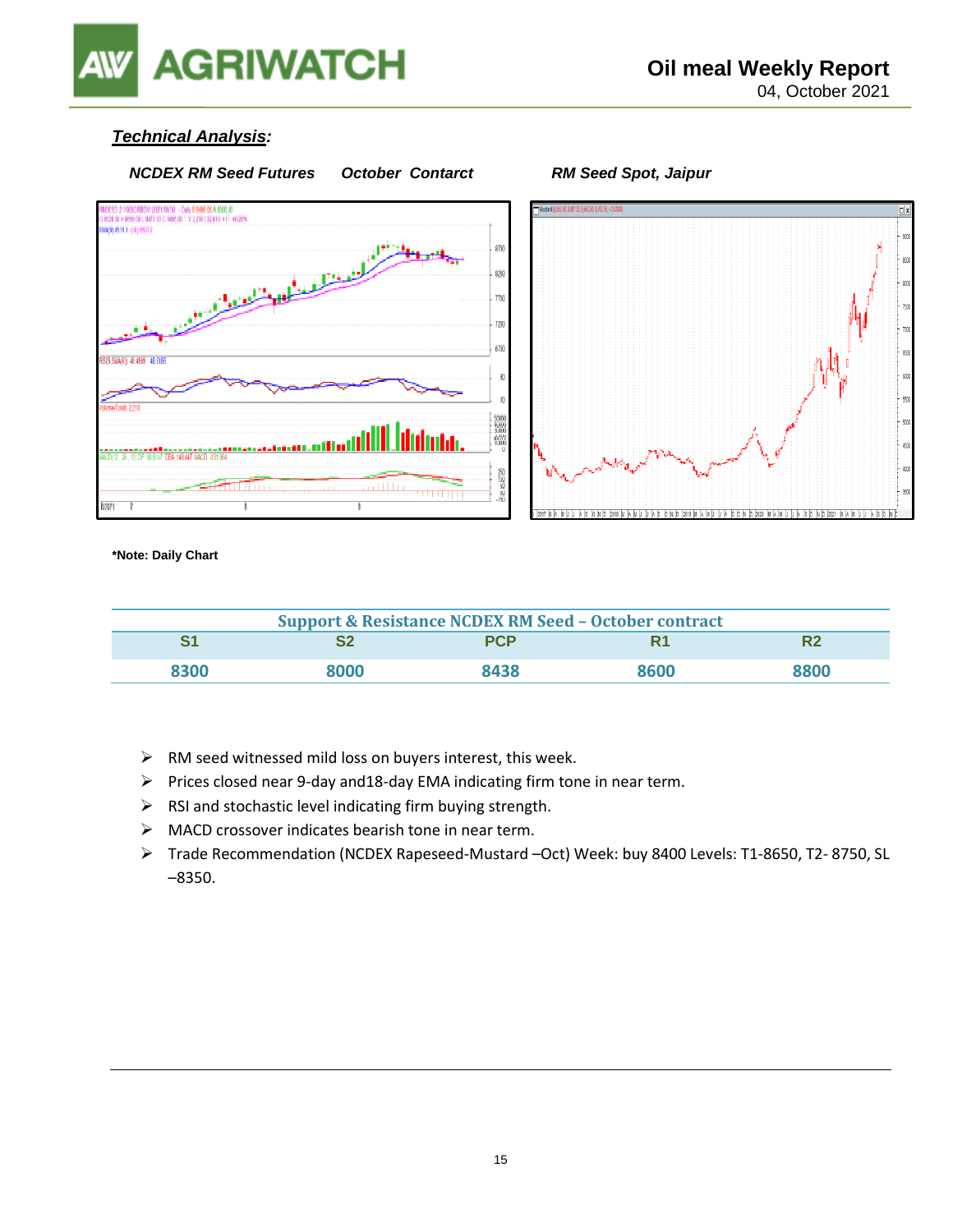

## Annexure

| Soy DOC Rates at Different Centers |                                  |           |             |                                                              |
|------------------------------------|----------------------------------|-----------|-------------|--------------------------------------------------------------|
|                                    | <b>Ex-factory rates (Rs/ton)</b> |           |             |                                                              |
| <b>Centres</b>                     | 30-Sep-21                        | 23-Sep-21 | Change      | <b>Parity To</b>                                             |
| Indore - 45%, Jute Bag             | 55000                            | 70000     | $-15000$    | Gujarat, MP                                                  |
| Kota - 45%, PP Bag                 | 64000                            | 80000     | $-16000$    | Rajasthan, Del,<br>Punjab, Haryana                           |
| Dhulia/Jalna - 45%, PP Bag         | 72500                            | 79500     | $-7000$     | Mumbai,<br>Maharashtra                                       |
| Nagpur - 45%, PP Bag               | 66000                            | 72000     | $-6000$     | Chattisgarh,<br>Orissa, Bihar,<br>Bangladesh, AP,<br>Kar, TN |
| Nanded                             | 65000                            | 75000     | $-10000$    | Andhra, AP, Kar<br>,TN                                       |
| Latur                              | 66000                            | 75000     | $-9000$     |                                                              |
| Sangli                             | 60000                            | 67000     | $-7000$     | Local and South                                              |
| Solapur                            | 56000                            | 82000     | $-26000$    | Local and South                                              |
| Akola - 45%, PP Bag                | 75000                            | 75000     | <b>Unch</b> | Andhra,<br>Chattisgarh,<br>Orrisa, Jharkhand,<br><b>WB</b>   |
| Hingoli                            | 63500                            | 63500     | <b>Unch</b> | Andhra,<br>Chattisgarh,<br>Orrisa, Jharkhand,<br><b>WB</b>   |
| <b>Bundi</b>                       | 62000                            | 78000     | $-16000$    | $\blacksquare$                                               |

| Soy DOC at Ports                       |                   |           |        |  |  |
|----------------------------------------|-------------------|-----------|--------|--|--|
| <b>Centers</b>                         | <b>Port Price</b> |           |        |  |  |
|                                        | 29-Sep-21         | 22-Sep-21 | Change |  |  |
| Kandla (FOR) (INR/MT)                  | <b>NR</b>         | <b>NR</b> |        |  |  |
| Kandla (FAS) (USD/MT)                  | <b>NR</b>         | NR.       |        |  |  |
| CNF Indonesia - Yellow SBM<br>(USD/MT) | <b>NR</b>         | <b>NR</b> | -      |  |  |

| <b>Rapeseed Meal</b>   | 29-Sep-21 | 22-Sep-21 | Change      |
|------------------------|-----------|-----------|-------------|
| FAS Kandla (USD/MT)    |           |           | <b>Unch</b> |
| FOR Kandla (Rs/MT)     |           |           | <b>Unch</b> |
| FOR Mundra (Rs/MT)     |           |           | <b>Unch</b> |
| CNF Indonesia (USD/MT) |           |           | <b>Unch</b> |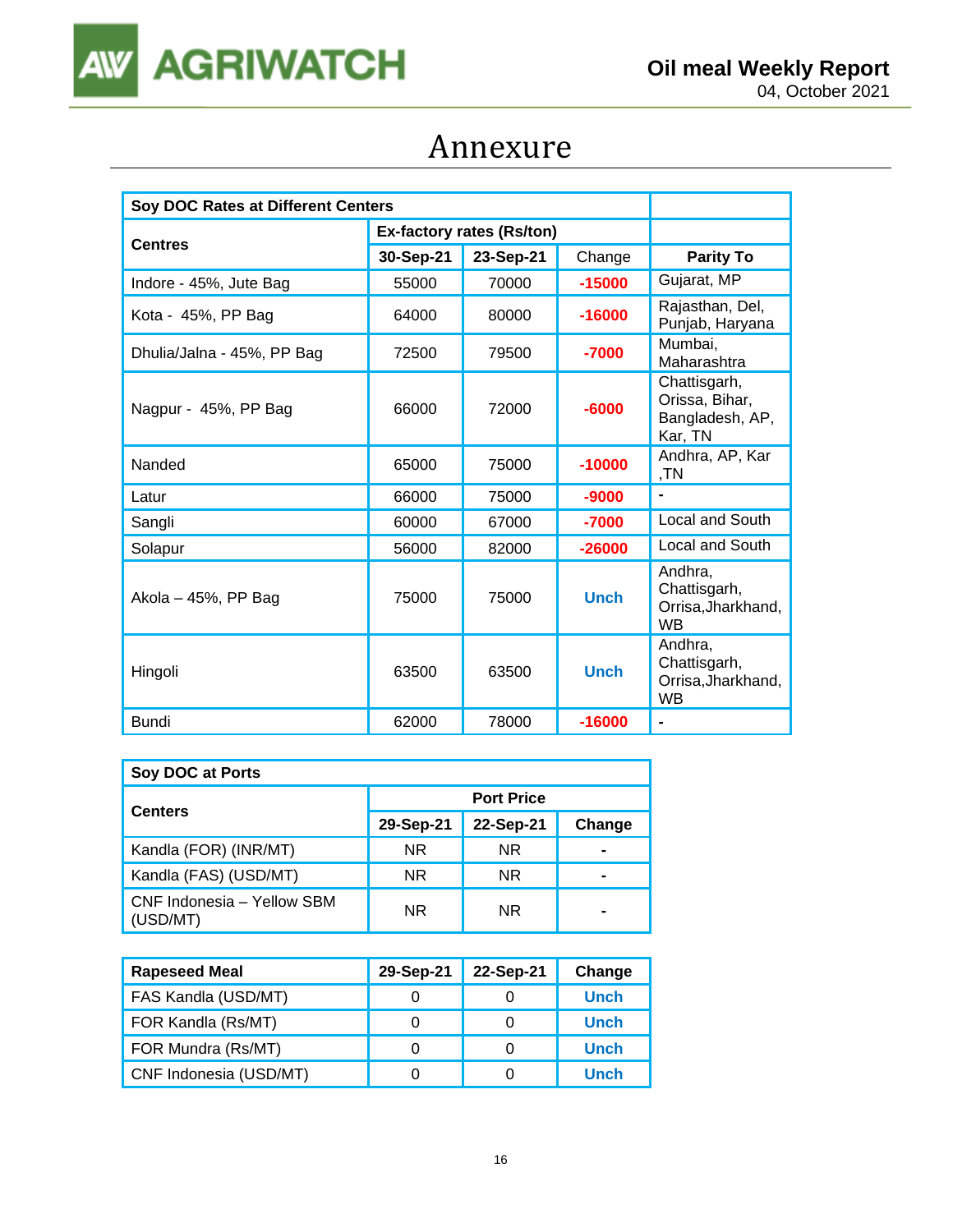**AGRIWATCH AW** 

| <b>International Soy DOC</b> |           |           |             |  |  |
|------------------------------|-----------|-----------|-------------|--|--|
| <b>Argentina FOB USD/MT</b>  | 29-Sep-21 | 22-Sep-21 | Change      |  |  |
| Soybean Pellets              | 403       | 413       | $-10$       |  |  |
| Soybean Cake Flour           | 403       | 413       | $-10$       |  |  |
| Soya Meal                    | 0         |           | <b>Unch</b> |  |  |
| Soy Expellers                | O         |           | <b>Unch</b> |  |  |

| <b>Sunflower (DOC) Rates</b> | Ex-factory rates (Rs/ton) |           |             |  |
|------------------------------|---------------------------|-----------|-------------|--|
| <b>Centers</b>               | 30-Sep-21                 | 23-Sep-21 | Change      |  |
| Adoni                        | 35000                     | 40000     | $-5000$     |  |
| Khamgaon                     | Ω                         | 0         | <b>Unch</b> |  |
| Parli                        | Ω                         | 0         | <b>Unch</b> |  |
| Latur                        | 33000                     | 39000     | $-6000$     |  |

| <b>Groundnut Meal (Rs/MT)</b> | 30-Sep-21 | 23-Sep-21 | Change      |
|-------------------------------|-----------|-----------|-------------|
| Basis 45%, Saurashtra         | 44000     | 44000     | <b>Unch</b> |
| Basis 40%, Saurashtra         | 42000     | 42000     | <b>Unch</b> |
| GN Cake, Gondal               | 45000     | 45000     | <b>Unch</b> |

| <b>Mustard DOC</b>      | 30-Sep-21 | 23-Sep-21 | Change |
|-------------------------|-----------|-----------|--------|
| Jaipur (Plant delivery) | 21700     | 21800     | $-100$ |
| Kandla (FOR Rs/MT)      | 22200     | 22900     | -700   |

| <b>Mumbai Oil Meal Quotes:</b> |           |           |             |  |  |
|--------------------------------|-----------|-----------|-------------|--|--|
| Rs/M.T.                        | 30-Sep-21 | 23-Sep-21 | Change      |  |  |
| G.N. Extr (45%)                | 44000     | 44000     | <b>Unch</b> |  |  |
| Kardi Extr                     | O         | O         | <b>Unch</b> |  |  |
| <b>Undec Cottonseed Exp</b>    | 33000     | 33000     | <b>Unch</b> |  |  |
| Rice Bran Extr.                | 0         | O         | <b>Unch</b> |  |  |
| Sunflower Extr.                | 26000     | 27000     | $-1000$     |  |  |
| Rapeseed Extr.                 | O         | 0         | <b>Unch</b> |  |  |
| Soymeal 48%                    | 55304     | 74086     | $-18782$    |  |  |
| Castor Extr.                   | 8650      | 8250      | 400         |  |  |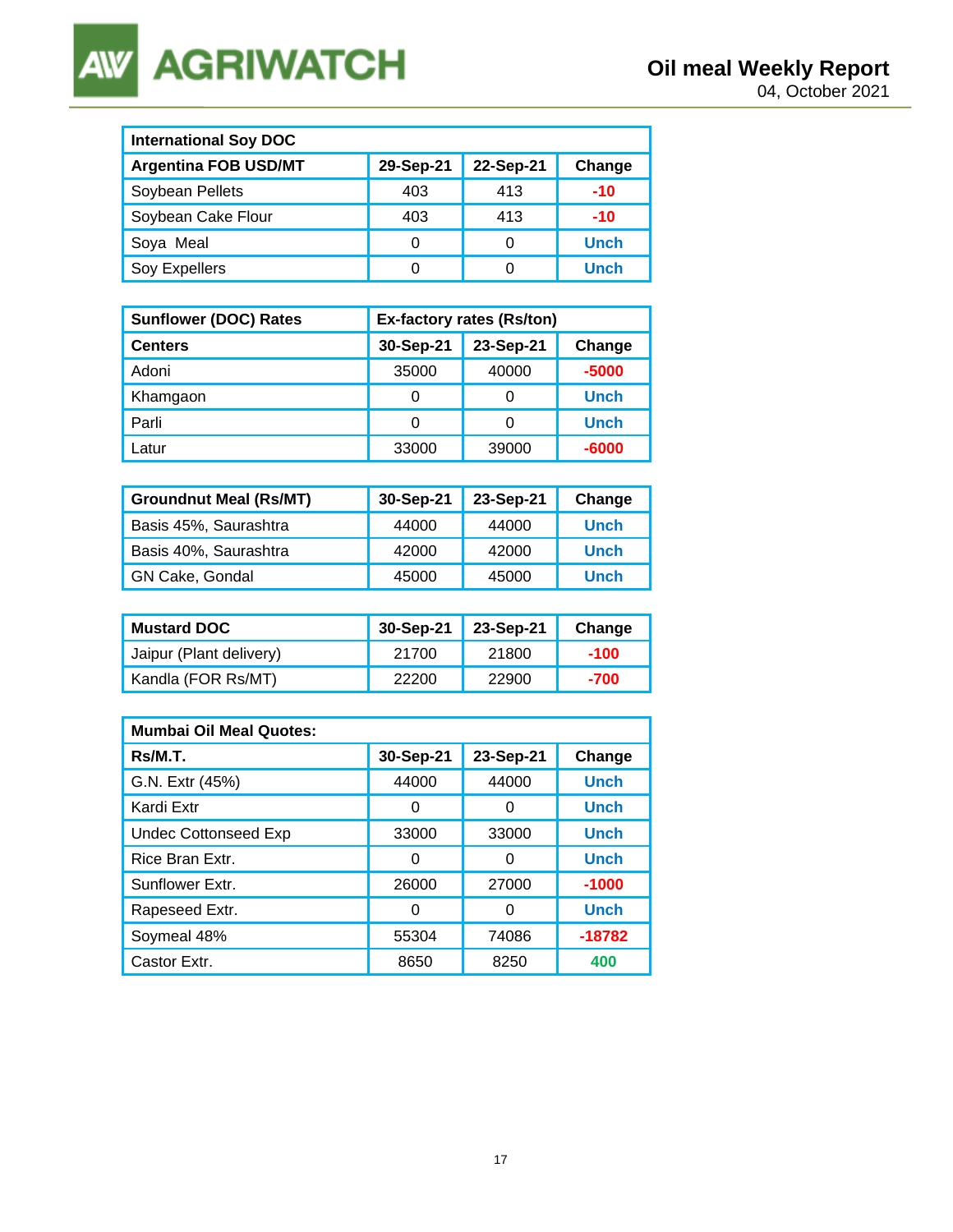

### MSP of Rabi Oilseeds for Marketing Season 2021-22- GOI

| SI.<br>No | <b>Crops</b>     | <b>MSP</b> for<br>Rabi<br>2021-22 | <b>MSP</b> for<br>Rabi<br>2020-21 | <b>Increase</b><br>in MSP<br>(Absolute) |
|-----------|------------------|-----------------------------------|-----------------------------------|-----------------------------------------|
|           | Rapeseed-mustard | 4.650                             | 4.425                             | 225                                     |
| າ         | Safflower        | 5.327                             | 5.215                             | 112                                     |

The Cabinet Committee on Economic Affairs (CCEA) chaired by the Hon'ble Prime Minister Shri Narendra Modi has approved the increase in the Minimum Support Prices (MSPs) for all mandated Rabi crops for marketing season 2021-22.

Government has increased the MSP of Rabi crops for marketing season 2021-22, to ensure remunerative prices to the growers for their produce. This increase in MSP is in line with the recommendations of Swaminathan Commission.

Among the Rabi oilseeds the MSP for rapeseed-mustard has been increased to Rs. 4,650 per quintal for marketing season 2021-22 from Rs. 4,425 per quintal in 2020-21 an increase of Rs. 225 a quintal.

The MSP of safflower to Rs. 5,327 a quintal from earlier Rs. 5,215 per quintal an increase of Rs 112 per quintal.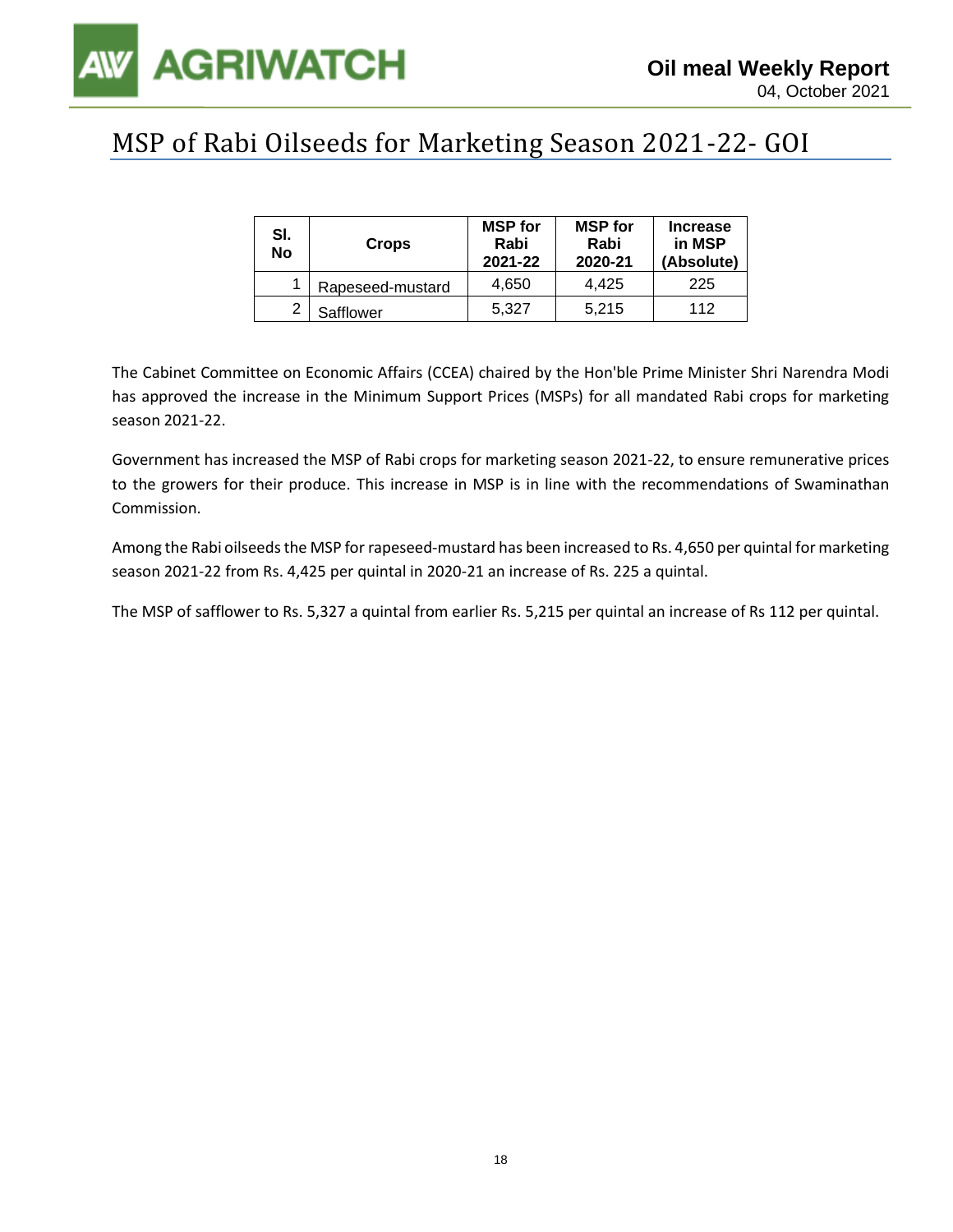## MSP of Kharif Oilseeds for Marketing Season 2021-22 - GOI

| SI.<br><b>No</b> | <b>Crops</b>     | <b>MSP</b> for<br><b>Kharif</b><br>2021-22 | <b>MSP</b> for<br><b>Kharif</b><br>2020-21 | <b>Increase</b><br>in MSP<br>(Absolute) |
|------------------|------------------|--------------------------------------------|--------------------------------------------|-----------------------------------------|
| 1                | Groundnut        | 5550                                       | 5275                                       | 275                                     |
| 2                | Sunflower seed   | 6015                                       | 5885                                       | 130                                     |
| 3                | Soybean (yellow) | 3950                                       | 3880                                       | 70                                      |
| 4                | Sesamum          | 7307                                       | 6855                                       | 452                                     |
| 5                | Nigerseed        | 6930                                       | 6695                                       | 235                                     |

The Cabinet Committee on Economic Affairs (CCEA) chaired by the Hon'ble Prime Minister Shri Narendra Modi has approved the increase in the Minimum Support Prices (MSPs) for all mandated Kharif crops for marketing season 2021-22.

Government has increased the MSP of Kharif crops for marketing season 2020-21, to ensure remunerative prices to the growers for their produce.

Among the Kharif oilseeds the MSP for groundnut has been increased to Rs. 5500 per quintal for marketing season 2020-21 from Rs.5275 per quintal in 2019-20 an increase of Rs.275 a quintal.

The MSP of sunflower to Rs. 6015 a quintal from earlier Rs. 5885 per quintal an increase of Rs 130 per quintal, Soybean-yellow to Rs. 3950 a quintal to Rs. 3880 per quintal last season, an increase of Rs. 70 a quintal, Sesamum to Rs. 7307 a quintal from 6855 earlier, an increase of Rs. 452 a quintal and the MSP of Nigerseed have been increased to Rs. 6930 a quintal from Rs. 6695 a quintal earlier, increase of Rs 235 per quintal.

Among all the Kharif crops, the highest increase in MSP is proposed for sesamum (Rs 452 per quintal) followed by Tur (Rs 300 per quintal) and Urad (Rs 300 per quintal). The differential remuneration is aimed at encouraging crop diversification.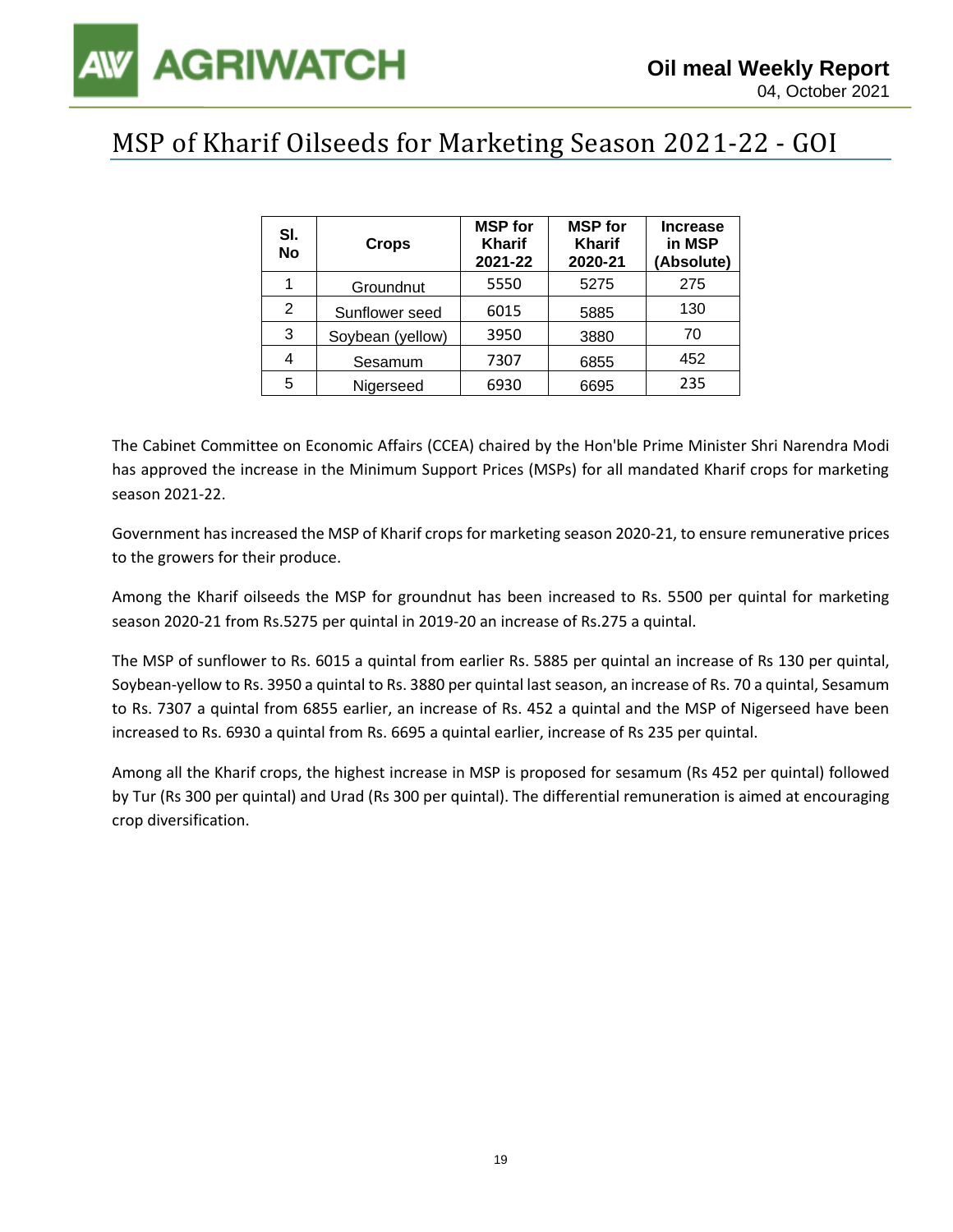## India's Oilseeds Production Seen at 361.0 Lakh Tonnes vs 365.7 Lakh Tonnes in 4nd Adv Est. for 2020-21- GOI

The 4nd Advance Estimates of production of oilseeds for 2020-21 have been released by the Department of Agriculture, Cooperation and Farmers Welfare on 11th Aug, 2021. The assessment of production of different crops is based on the feedback received from States and validated with information available from other sources.

The revised estimated production of major Oilseeds during 2020-21 is as under:

Total Oilseeds production in the country during 2020-21 is estimated at record 36.10 million tonnes which is higher by 2.88 million tonnes than the production during 2019-20. Further, the production of oilseeds during 2020-21 is higher by 5.56 million tonnes than the average oilseeds production of 30.55 million tonnes.

- Groundnut 102.1 lakh tonnes vs 99.52 lakh tonnes in 2019-20.
- Castorseed 17.76 lakh tonnes vs 18.42 lakh tonnes
- Sesamum 8.12 lakh tonnes vs 6.58 lakh tonnes
- Nigerseed 0.41 lakh tonnes vs 0.41 lakh tonnes (No difference)
- Soybean 129 lakh tonnes vs 112.26 lakh tonnes
- Sunflower 2.24 lakh tonnes vs 2.13 lakh tonnes
- Rapeseed-mustard 10.11 lakh tonnes vs 91.24 lakh tonnes
- Linseed 1.40 lakh tonnes vs 1.21 lakh tonnes
- Safflower 0.34 lakh tonnes vs 0.44 lakh tonnes.

The 1st Advance Estimates of production of soybean and groundnut for 2021-22 have been released by the Department of Agriculture, Cooperation and Farmers Welfare on 21<sup>st</sup> September, 2021. The assessment of production of different crops is based on the feedback received from States and validated with information available from other sources.

- Groundnut 8.25 million tonnes vs 8.55 million tons last year.
- Soyabean 12.72 million tonnes vs 11.2 million tons last year.

Total kharif oilseeds production in the country during 2021-22 is estimated at 23.39 million tonnes which is higher by 2.96 million tonnes than the average oilseeds production of 20.42 million tonnes.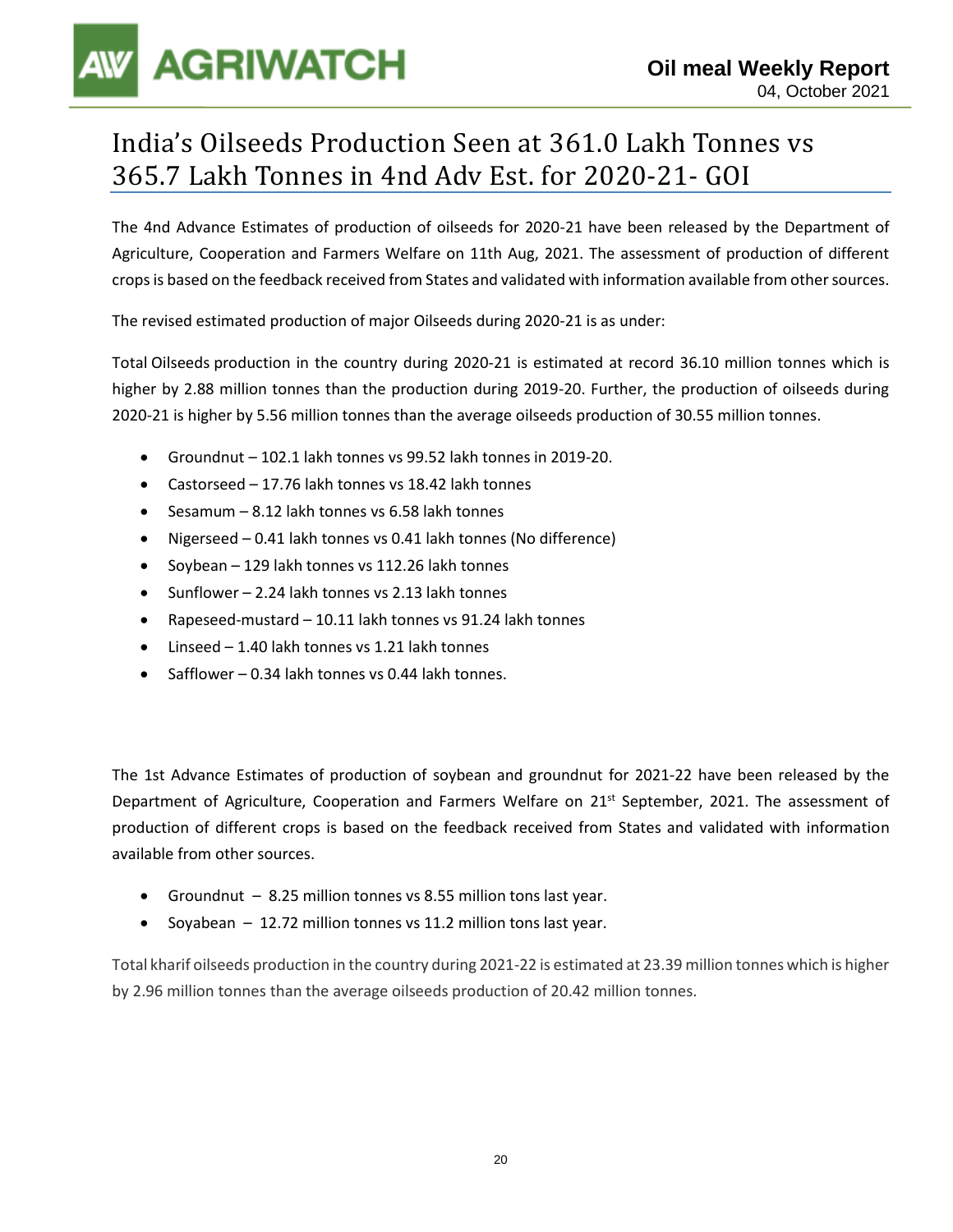## Sown Area – *Kharif* Oilseeds, India 2021-22

In the lastest official Kharif oilseeds planting report by the Ministry of Agriculture, the total coverage area under Kharif oilseeds is reported at 193.95 lakh hectares, an decrease by 1.27% from 196.45. lakh ha in the corresponding period of last year. Of the major oilseeds, soybean sowing is reported up by 0.47% at 121.77 lha compared to 121.20 lha during the corresponding period of last year, groundnut at 49.14 lha vs 50.98 lha, sesamum 13.31 lha vs 13.99 lha, castor seed at 6.96 lha vs 7.34 lha and niger at 1.13 lha vs 1.57 lha, during the same period last year. We feel country's final area under oilseeds to be above normal by 5-7% this season

|                       | Normal<br>Area | 2019-20 | 2020-21 | % Change  |
|-----------------------|----------------|---------|---------|-----------|
| Groundnut             | 41.7           | 50.98   | 49.14   | $-3.60%$  |
| Soybean               | 112.88         | 121.20  | 121.77  | 0.47%     |
| Sunflower             | 1.42           | 1.23    | 1.51    | 23.20%    |
| Sesamum               | 13.13          | 13.99   | 13.31   | $-4.91%$  |
| Niger                 | 1.95           | 1.57    | 1.13    | $-28.06%$ |
| Castor                | 8.95           | 7.34    | 6.96    | $-5.13%$  |
| <b>Total Oilseeds</b> | 180.03         | 196.45  | 193.95  | $-1.27%$  |

### As on 17th September

Area in Lakh Hectares

Source- GOI